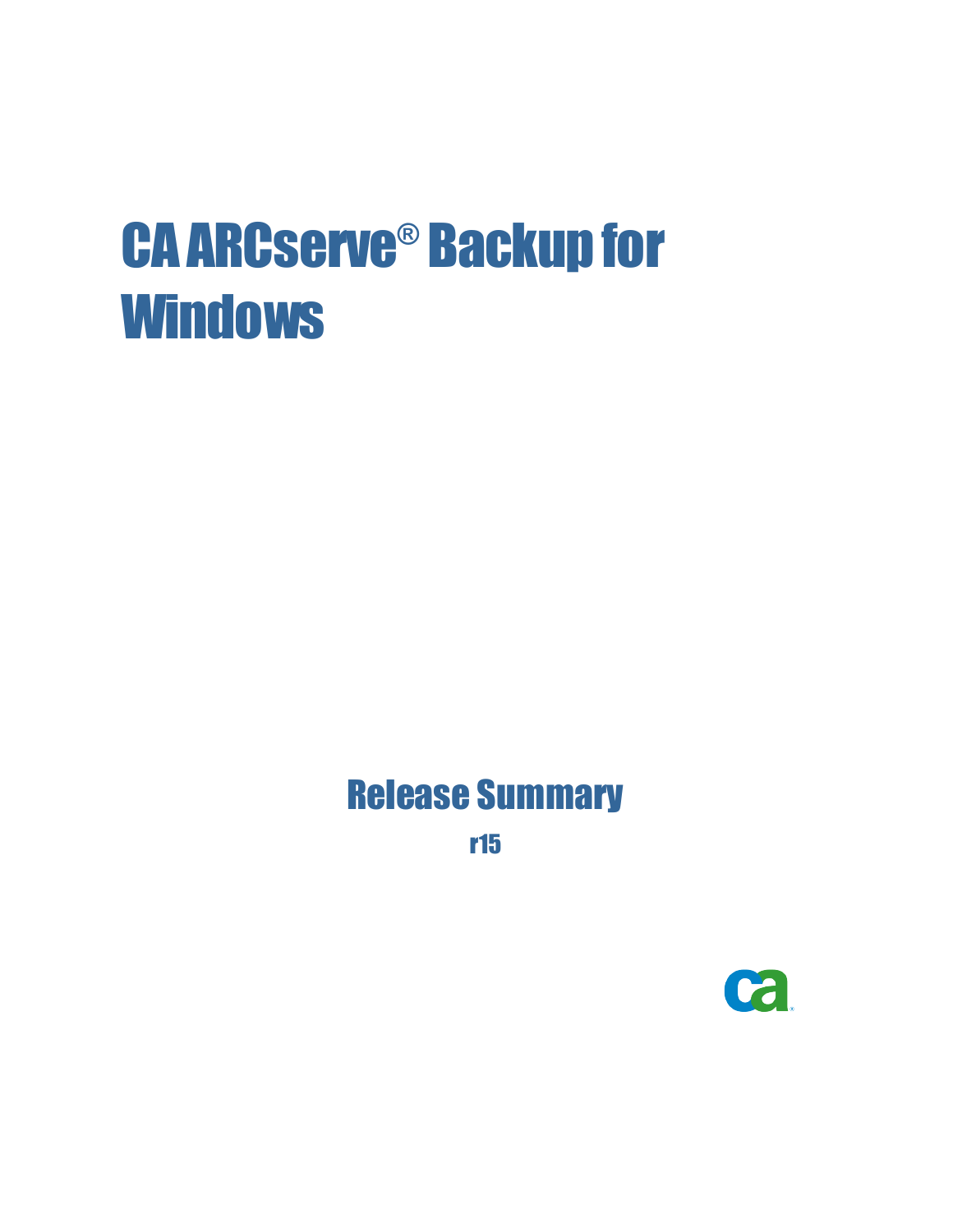This documentation and any related computer software help programs (hereinafter referred to as the "Documentation") are for your informational purposes only and are subject to change or withdrawal by CA at any time.

This Documentation may not be copied, transferred, reproduced, disclosed, modified or duplicated, in whole or in part, without the prior written consent of CA. This Documentation is confidential and proprietary information of CA and may not be used or disclosed by you except as may be permitted in a separate confidentiality agreement between you and CA.

Notwithstanding the foregoing, if you are a licensed user of the software product(s) addressed in the Documenta tion, you may print a reasonable number of copies of the Documentation for internal use by you and your employees in connection with that software, provided that all CA copyright notices and legends are affixed to each reproduced copy.

The right to print copies of the Documentation is limited to the period during which the applicable license for such software remains in full force and effect. Should the license terminate for any reason, it is your responsibility to certify in writing to CA that all copies and partial copies of the Documentation have been returned to CA or destroyed.

TO THE EXTENT PERMITTED BY APPLICABLE LAW, CA PROVIDES THIS DOCUMENTATION "AS IS" WITHOUT WARRANTY OF ANY KIND, INCLUDING WITHOUT LIMITATION, ANY IMPLIED WARRANTIES OF MERCHANTABILITY, FITNESS FOR A PARTICULAR PURPOSE, OR NONINFRINGEMENT. IN NO EVENT WILL CA BE LIABLE TO THE END USER OR ANY THIRD PARTY FOR ANY LOSS OR DAMAGE, DIRECT OR INDIRECT, FROM THE USE OF THIS DOCUMENTATION, INC LUDING WITHOUT LIMITATION, LOST PROFITS, LOST INVESTMENT, BUSINESS INTERRUPTION, GOODWILL, OR LOST DATA, EVEN IF CA IS EXPRESSLY ADVISED IN ADVANCE OF THE POSSIBILITY OF SUCH LOSS OR DAMAGE.

The use of any software product referenced in the Documentation is governed by the applicable license agreement and is not modified in any way by the terms of this notice.

The manufacturer of this Documentation is CA.

Provided with "Restricted Rights." Use, duplication or disclosure by the United States Government is subject to the restrictions set forth in FAR Sections 12.212, 52.227-14, and 52.227-19(c)(1) - (2) and DFARS Section 252.227-7014(b)(3), as applicable, or their successors.

Copyright © 2010 CA. All rights reserved. All trademarks, trade names, service marks, and logos referenced herein belong to their respective companies.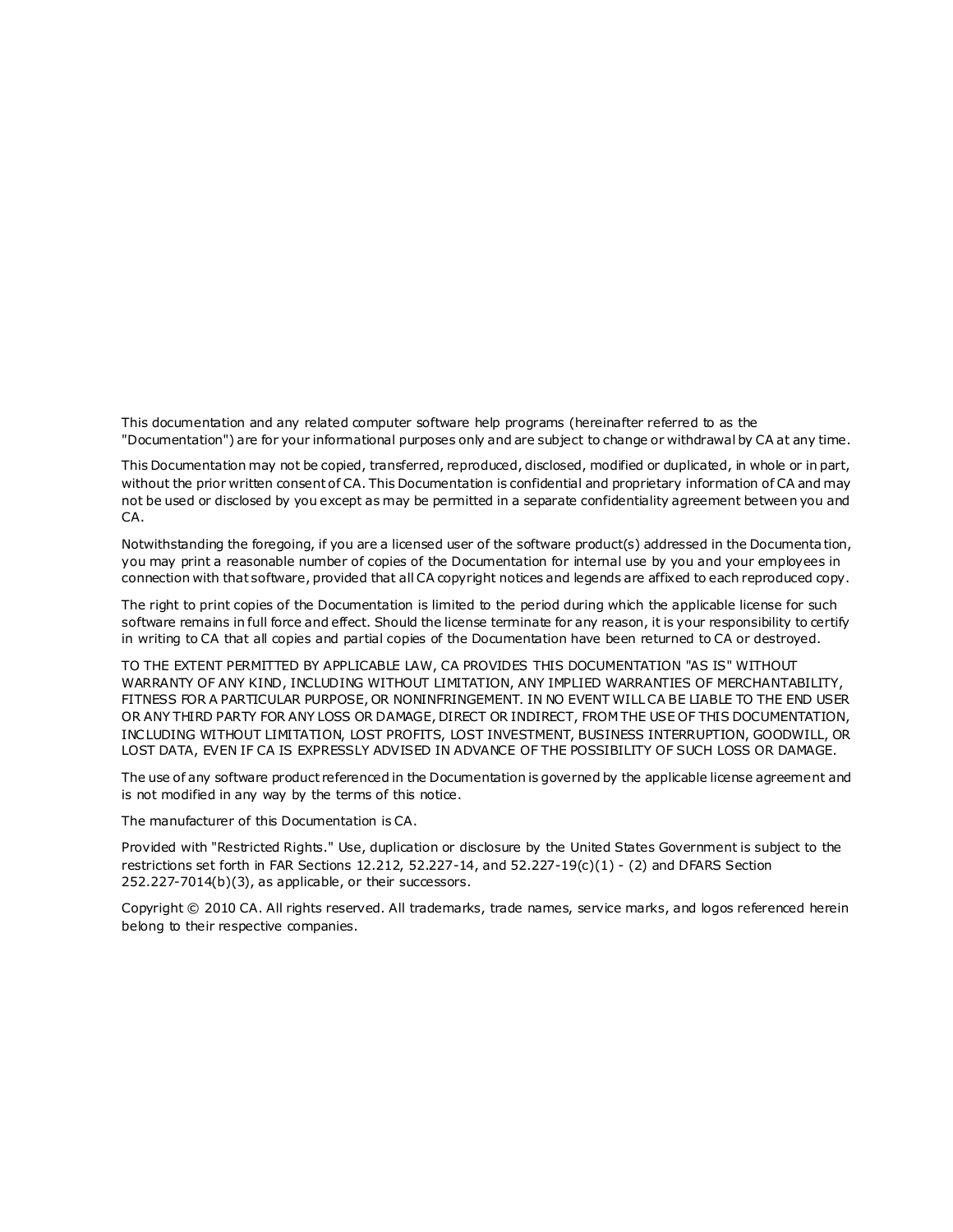### **CA Product References**

This document references the following CA products:

- BrightStor® Enterprise Backup
- CA Antivirus
- CA ARCserve® Assured Recovery™
- CA ARCserve<sup>®</sup> Backup Agent for Advantage™ Ingres<sup>®</sup>
- CA ARCserve® Backup Agent for Novell Open Enterprise Server for Linux
- CA ARCserve® Backup Agent for Open Files on NetWare
- CA ARCserve<sup>®</sup> Backup Agent for Open Files on Windows
- CA ARCserve<sup>®</sup> Backup Client Agent for FreeBSD
- CA ARCserve® Backup Client Agent for Linux
- CA ARCserve<sup>®</sup> Backup Client Agent for Mainframe Linux
- CA ARCserve® Backup Client Agent for NetWare
- CA ARCserve® Backup Client Agent for UNIX
- CA ARCserve® Backup Client Agent for Windows
- CA ARCserve<sup>®</sup> Backup Enterprise Option for AS/400
- CA ARCserve® Backup Enterprise Option for Open VMS
- CA ARCserve® Backup for Microsoft Windows Essential Business Server
- CA ARCserve<sup>®</sup> Backup for Windows
- CA ARCserve® Backup for Windows Agent for IBM Informix
- CA ARCserve® Backup for Windows Agent for Lotus Domino
- CA ARCserve® Backup for Windows Agent for Microsoft Exchange Server
- CA ARCserve<sup>®</sup> Backup for Windows Agent for Microsoft SharePoint Server
- CA ARCserve® Backup for Windows Agent for Microsoft SQL Server
- CA ARCserve<sup>®</sup> Backup for Windows Agent for Oracle
- CA ARCserve<sup>®</sup> Backup for Windows Agent for Sybase
- CA ARCserve<sup>®</sup> Backup for Windows Agent for Virtual Machines
- CA ARCserve<sup>®</sup> Backup for Windows Disaster Recovery Option
- CA ARCserve<sup>®</sup> Backup for Windows Enterprise Module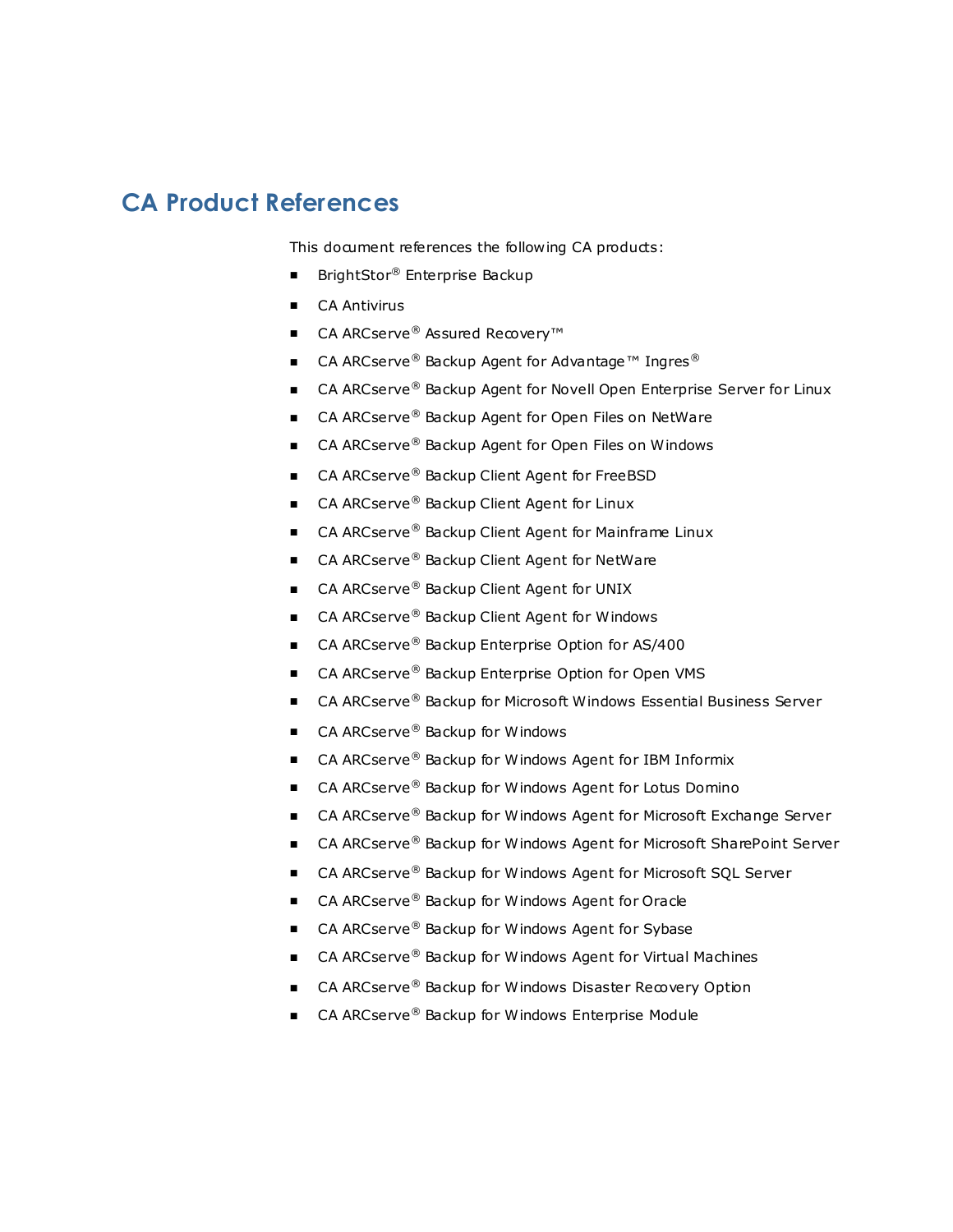- CA ARCserve<sup>®</sup> Backup for Windows Enterprise Option for IBM 3494
- CA ARCserve® Backup for Windows Enterprise Option for SAP R/3 for Oracle
- CA ARCserve® Backup for Windows Enterprise Option for StorageTek ACSLS
- CA ARCserve<sup>®</sup> Backup for Windows Image Option
- CA ARCserve® Backup for Windows Microsoft Volume Shadow Copy Service
- CA ARCserve<sup>®</sup> Backup for Windows NDMP NAS Option
- CA ARCserve<sup>®</sup> Backup for Windows Serverless Backup Option
- CA ARCserve<sup>®</sup> Backup for Windows Storage Area Network (SAN) Option
- CA ARCserve<sup>®</sup> Backup for Windows Tape Library Option
- CA ARCserve<sup>®</sup> Backup Patch Manager
- CA ARCserve<sup>®</sup> Backup UNIX and Linux Data Mover
- CA ARCserve<sup>®</sup> D2D
- CA ARCserve<sup>®</sup> High Availability
- CA ARCserve<sup>®</sup> Replication
- CA VM:Tape for z/VM
- $\blacksquare$  CA 1<sup>®</sup> Tape Management
- Common Services™
- eTrust<sup>®</sup> Firewall
- Unicenter<sup>®</sup> Network and Systems Management
- Unicenter<sup>®</sup> Software Delivery
- Unicenter<sup>®</sup> VM:Operator<sup>®</sup>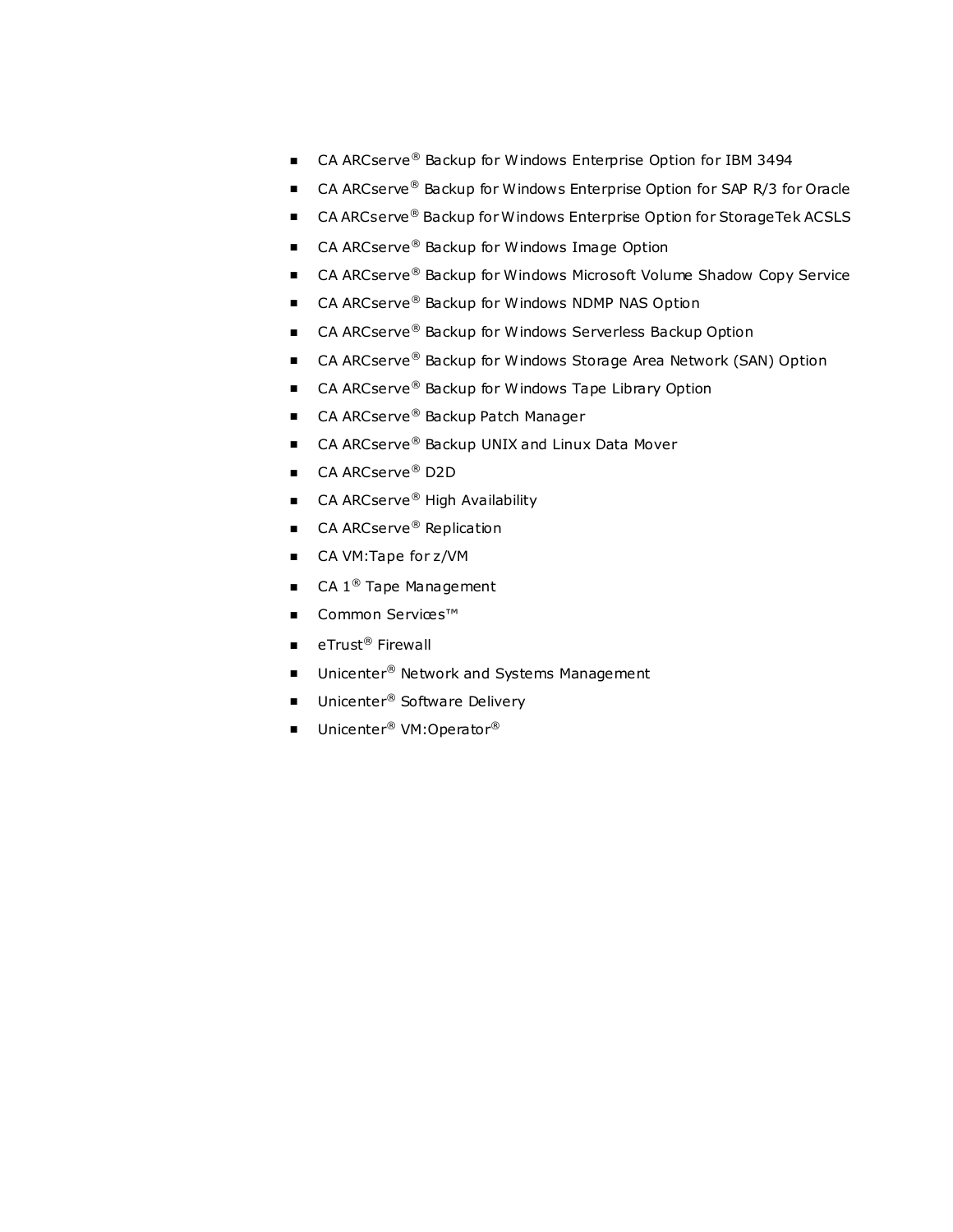### **Contact CA**

#### **Contact Technical Support**

For your convenience, CA provides one site where you can access the information you need for your Home Office, Small Business, and Enterprise CA products. At [CA ARCserve Backup Support,](https://support.ca.com/prodinfo/arcservebackup) you can access the following:

- Online and telephone contact information for technical assistance and customer services
- Information about user communities and forums
- Product and documentation downloads
- CA Support policies and quidelines
- Other helpful resources appropriate for your product

#### **Provide Feedback**

If you have comments or questions about CA product documentation, you can send a message to [techpubs@ca.com.](mailto:techpubs@ca.com)

If you would like to provide feedback about CA product documentation, complete our short [customer survey,](http://www.ca.com/docs) which is also available on the CA Support website, found at [http://ca.com/docs.](http://www.ca.com/docs)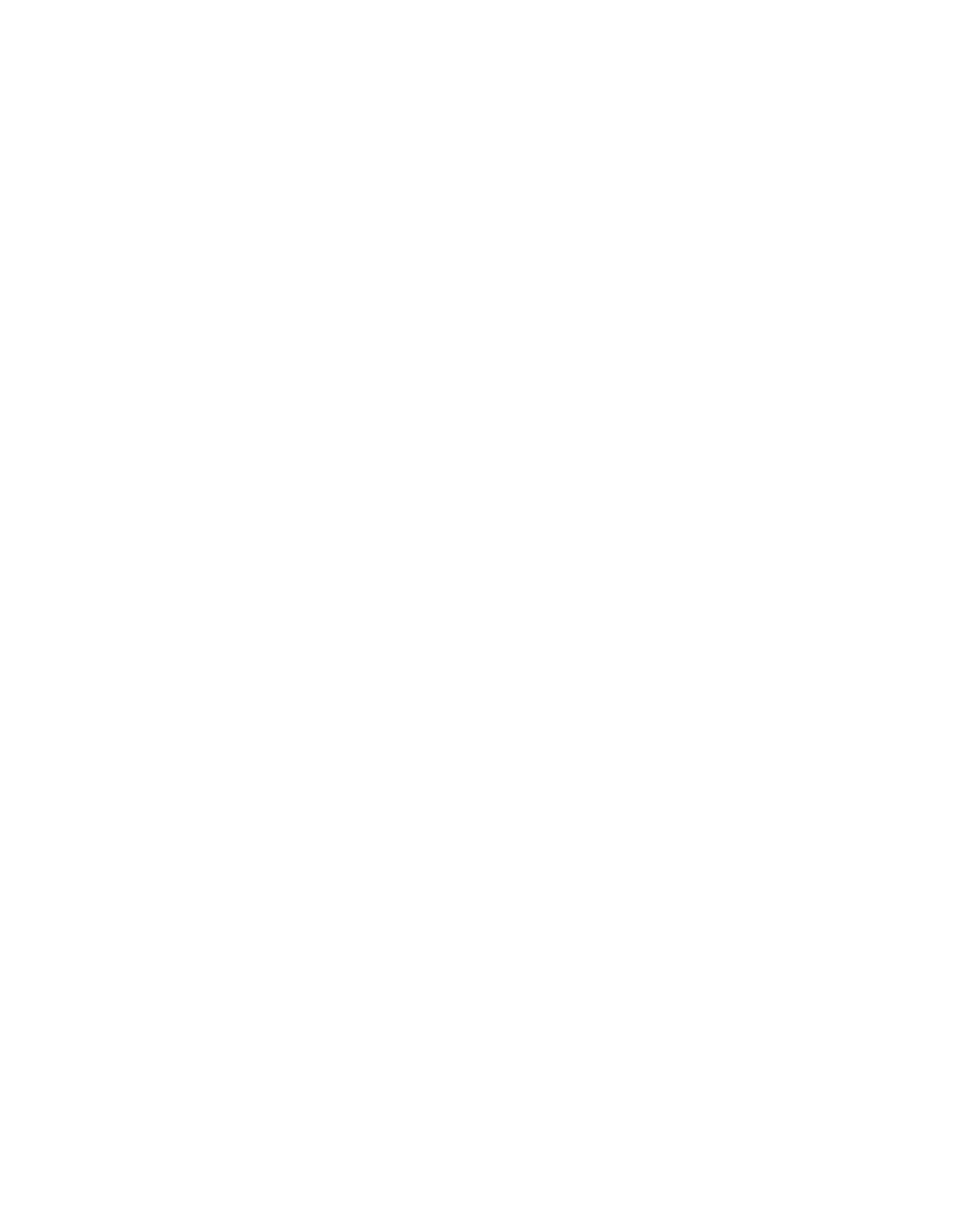## **Contents**

| <b>Chapter 1: New Features and Functional Enhancements</b>                                | 9 |
|-------------------------------------------------------------------------------------------|---|
|                                                                                           |   |
| Object Level Restore of Active Directory Items from System State Backup  10               |   |
|                                                                                           |   |
|                                                                                           |   |
|                                                                                           |   |
|                                                                                           |   |
|                                                                                           |   |
|                                                                                           |   |
|                                                                                           |   |
|                                                                                           |   |
| Integrating CA ARCserve Patch Manager Capabilities with CA ARCserve Backup14              |   |
|                                                                                           |   |
|                                                                                           |   |
|                                                                                           |   |
|                                                                                           |   |
|                                                                                           |   |
|                                                                                           |   |
|                                                                                           |   |
|                                                                                           |   |
|                                                                                           |   |
|                                                                                           |   |
|                                                                                           |   |
|                                                                                           |   |
|                                                                                           |   |
| Disaster Recovery Support from Physical Machine to Hyper-V Machine 18                     |   |
| Recover the CA ARCserve Backup Database Using the CA ARCserve Database Recovery Wizard 18 |   |
| Microsoft SQL Server 2008 Express Edition as the Default CA ARCserve Backup Database 19   |   |
|                                                                                           |   |

### **Chapter 2: Usability Enhancements 21**

Ξ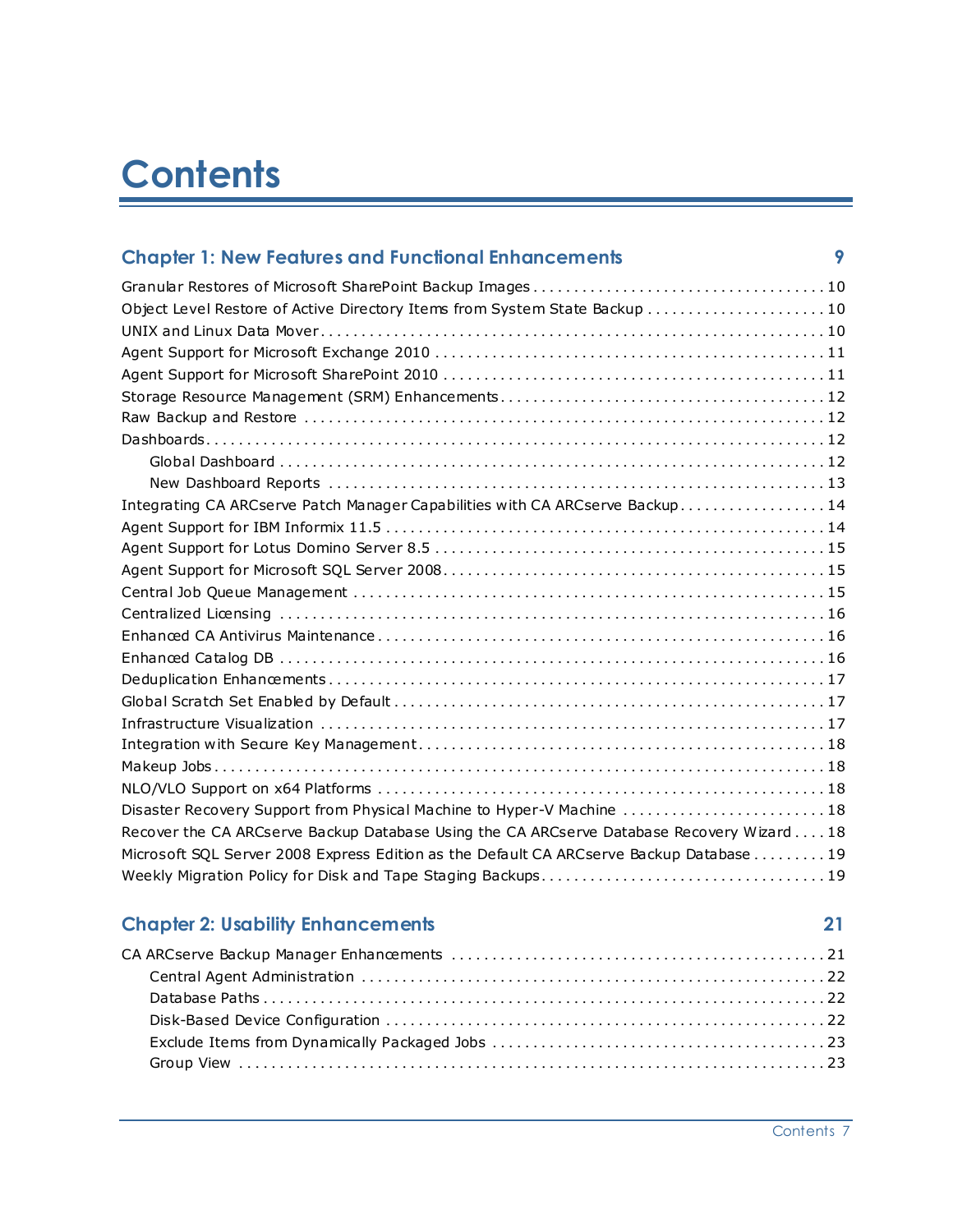| <b>Chapter 3: Resolved User Requests</b>                                    | 27 |
|-----------------------------------------------------------------------------|----|
| CA ARCserve Backup Installation Support on Read-Only Domain Controllers  27 |    |
|                                                                             |    |
|                                                                             |    |

### **Chapter 4: Features Not Supported 29**

|--|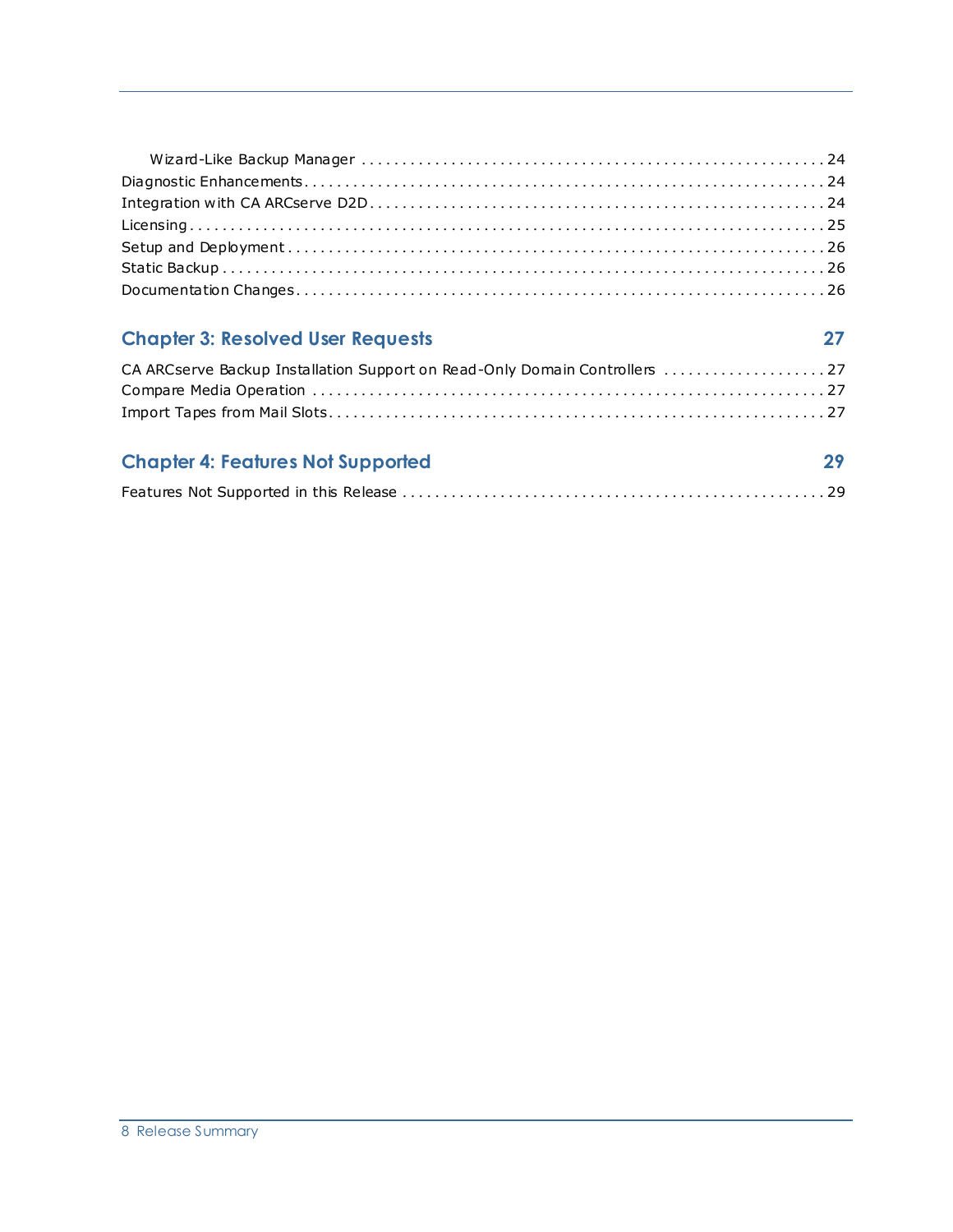## **Chapter 1: New Features and Functional Enhancements**

This Release Summary describes new features, functional enhancements, and usability enhancements included with CA ARCserve Backup r15. This chapter describes the new features and functional enhancements added to the product for this release.

This section contains the following topics:

[Granular Restores of Microsoft SharePoint Backup Images](#page-9-0) (see pag[e 10\)](#page-9-0) [Object Level Restore of Active Directory Items from System State Backup](#page-9-1) (see page [10\)](#page-9-1) [UNIX and Linux Data Mover](#page-9-2) (see pag[e 10\)](#page-9-2) [Agent Support for Microsoft Exchange 2010](#page-10-0) (see page [11\)](#page-10-0) [Agent Support for Microsoft SharePoint 2010](#page-10-1) (see page [11\)](#page-10-1) [Storage Resource Management \(SRM\) Enhancements](#page-11-0) (see page [12\)](#page-11-0) [Raw Backup and Restore](#page-11-1) (see page [12\)](#page-11-1) [Dashboards](#page-11-2) (see page [12\)](#page-11-2) [Integrating CA ARCserve Patch Manager Capabilities with CA ARCserve Backup](#page-13-0) (see page [14\)](#page-13-0) [Agent Support for IBM Informix 11.5](#page-13-1) (see page [14\)](#page-13-1) [Agent Support for Lotus Domino Server 8.5](#page-14-0) (see page [15\)](#page-14-0) [Agent Support for Microsoft SQL Server 2008](#page-14-1) (see pag[e 15\)](#page-14-1) [Central Job Queue Management](#page-14-2) (see page [15\)](#page-14-2) [Centralized Licensing](#page-15-0) (see page [16\)](#page-15-0) [Enhanced CA Antivirus Maintenance](#page-15-1) (see pag[e 16\)](#page-15-1) [Enhanced Catalog DB](#page-15-2) (see page [16\)](#page-15-2) [Deduplication Enhancements](#page-16-0) (see page [17\)](#page-16-0) [Global Scratch Set Enabled by Default](#page-16-1) (see pag[e 17\)](#page-16-1) [Infrastructure Visualization](#page-16-2) (see page [17\)](#page-16-2) [Integration with Secure Key Management](#page-17-0) (see page [18\)](#page-17-0) [Makeup Jobs](#page-17-1) (see page [18\)](#page-17-1) [NLO/VLO Support on x64 Platforms](#page-17-2) (see pag[e 18\)](#page-17-2) [Disaster Recovery Support from Physical Machine to Hyper-V Machine](#page-17-3) (see page [18\)](#page-17-3) Recover the CA ARCserve Backup [Database Using the CA ARCserve Database](#page-17-4)  [Recovery Wizard](#page-17-4) (see pag[e 18\)](#page-17-4) [Microsoft SQL Server 2008 Express Edition as the Default CA ARCserve Backup](#page-18-0)  [Database](#page-18-0) (see page [19\)](#page-18-0) [Weekly Migration Policy for Disk and Tape Staging Backups](#page-18-1) (see pag[e 19\)](#page-18-1)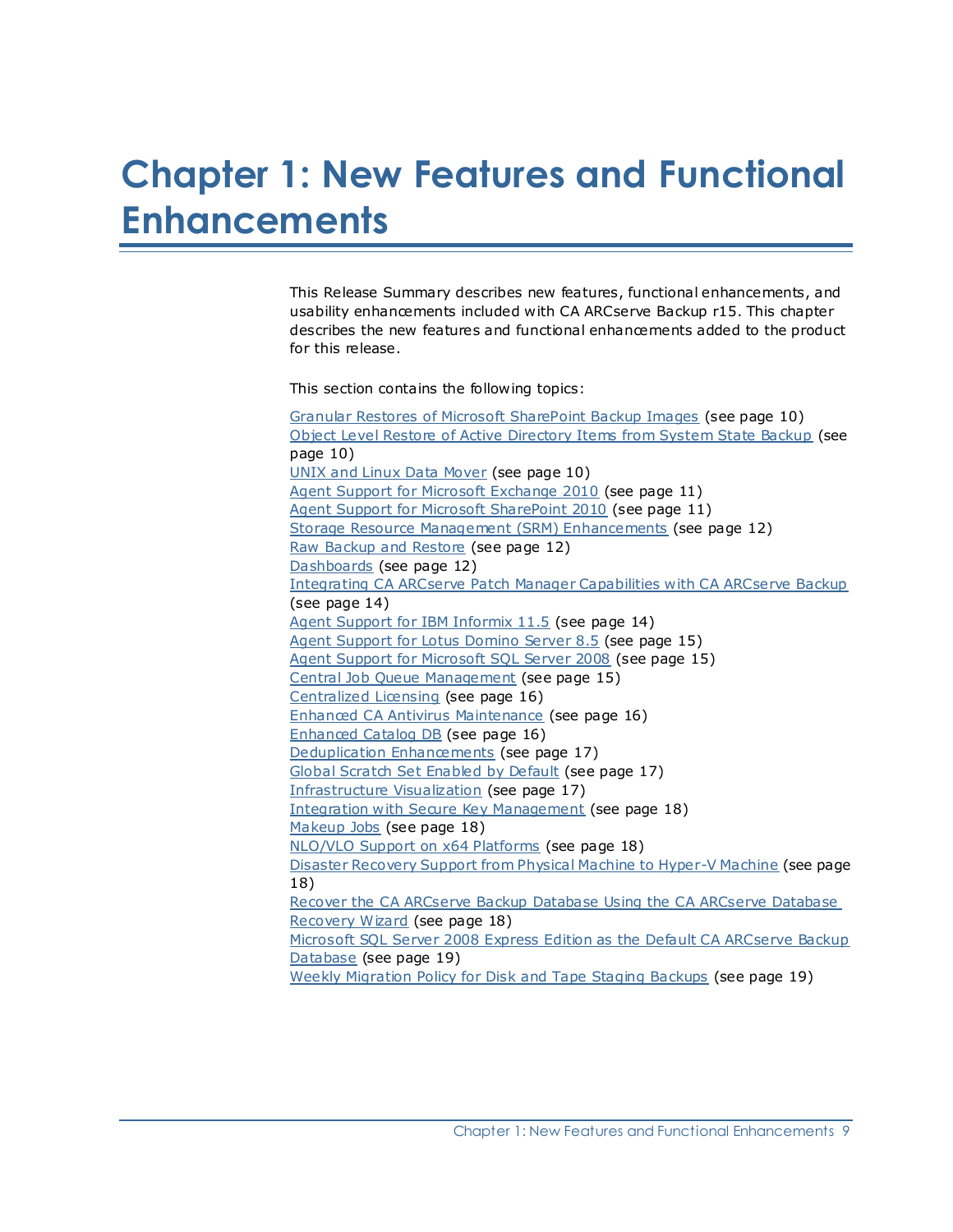### <span id="page-9-0"></span>**Granular Restores of Microsoft SharePoint Backup Images**

CA ARCserve Backup Agent for Microsoft SharePoint Server now lets you perform granular restores of the Microsoft SharePoint database level backup image. This means that you can now restore individual files, sites, and subsites within a Microsoft SharePoint environment for fast recovery. You can also restore the entire environment and perform all types of restores using a single-pass full farm backup.

**Note:** This feature applies to Microsoft SharePoint 2007 and later versions.

### <span id="page-9-1"></span>**Object Level Restore of Active Directory Items from System State Backup**

In this release, CA ARCserve Backup lets you restore any static information about computer users, groups, printers, and computer network configuration data in the Active Directory from a system state backup. CA ARCserve Backup lets you back up the Active Directory as part of the computer's system state and restore the individual objects of the Active Directory on Windows Server 2003 and Windows 2008 Server systems, from one full system state backup.

#### <span id="page-9-2"></span>**UNIX and Linux Data Mover**

This release of CA ARCserve Backup includes the new UNIX and Linux Data Mover that lets you protect UNIX and Linux file system data and Oracle data. You can store the data on locally accessible disks and tape devices (libraries) that are shared between the data mover servers and CA ARCserve Backup primary servers in a SAN environment. Using locally accessible disks and shared tape devices in a SAN environment helps reduce network traffic, and minimizes backup and restore windows.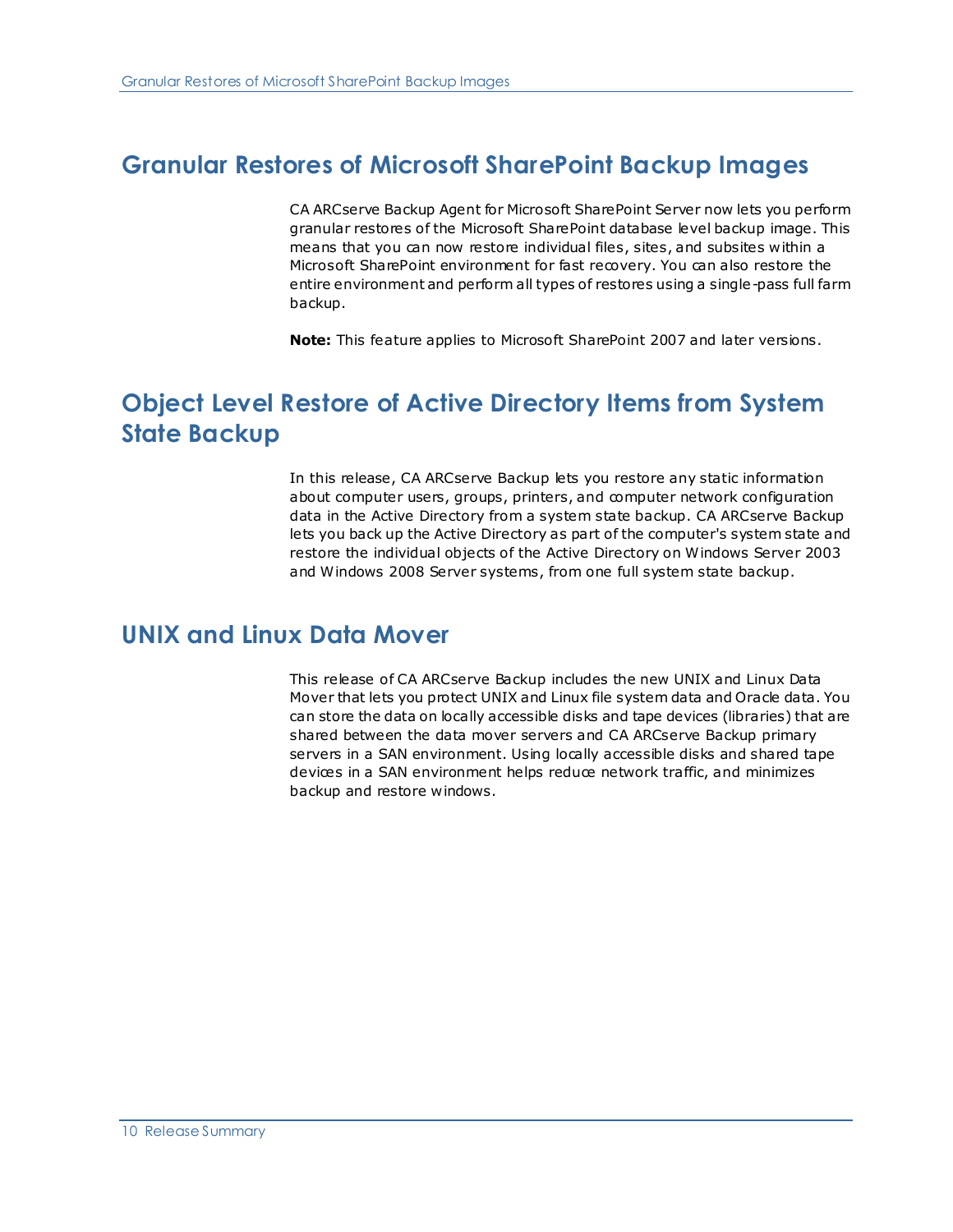### <span id="page-10-0"></span>**Agent Support for Microsoft Exchange 2010**

CA ARCserve Backup Agent for Microsoft Exchange Server includes database level and document level backup and restore.

On Exchange Server 2010 systems, you can use Database level backup and restore to do the following:

- Restore the system in disaster recovery scenarios.
- Back up an Exchange Server system at the database level.
- Back up and restore a mailbox or a public folder database from a stand-alone server.
- Back up and restore a mailbox or a public folder database from Exchange Data Availability Groups (DAG).
- Restore to the original or an alternate location.

You can use document-level backup and restore to do the following:

- Perform folder-level backups and message-level restores. Document level backup supports advanced filtering during backup and offers advanced configuration options.
- Maximize performance and flexibility by supporting complete messaging single instance storage, multi-threading, and by offering the most granular level of restore.
- Simplify many administrative tasks, such as auditing, migration, pruning, and aging.
- Back up many messaging objects including posts, tasks, notes, journal entries, mail messages, events, appointments, meeting requests, and contacts.
- Schedule Exchange Server backups using the Backup Manager.

### <span id="page-10-1"></span>**Agent Support for Microsoft SharePoint 2010**

CA ARCserve Backup Agent for Microsoft SharePoint Server now supports Microsoft SharePoint 2010 (Release Candidate). The agent also supports the Microsoft SharePoint 2010 failover database feature.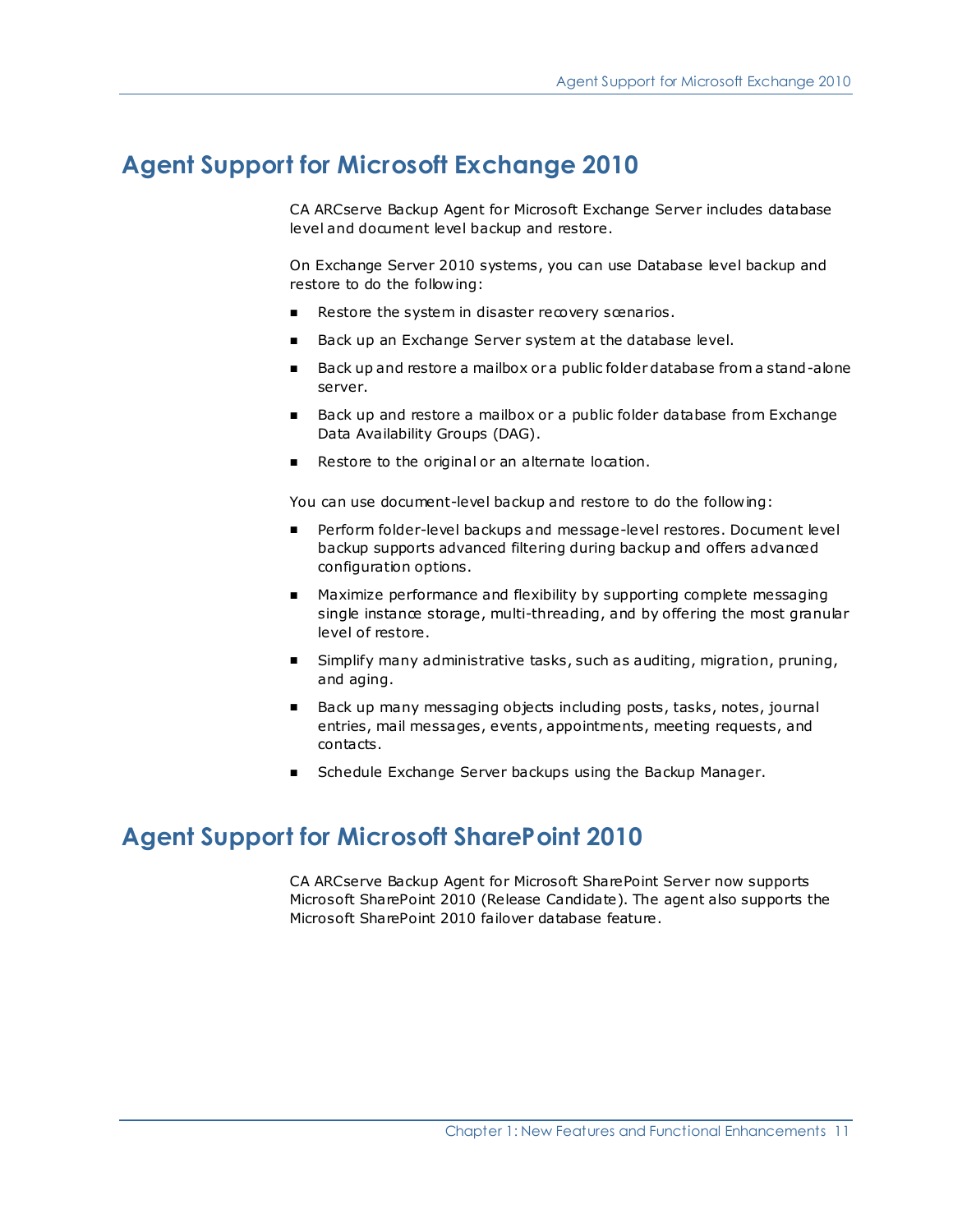### <span id="page-11-0"></span>**Storage Resource Management (SRM) Enhancements**

This release includes new reports that help ease management of your environment and enable you to be more proactive in avoiding problems before they happen. For example, file system disk usage trending helps you manage and plan future disk space requirements. Performance Key Indicators let you set thresholds for critical resources such as CPU, memory, and disk space, and alert you when the threshold has been reached. You can also view reports containing all systems using your CA ARCserve Backup licenses, so that you can efficiently manage the licenses and reduce costs.

### <span id="page-11-1"></span>**Raw Backup and Restore**

CA ARCserve Backup now includes the raw backup and restore functionality that lets you back up and restore physical disks and physical volumes that may or may not have a file system. You can use this functionality to back up and restore Oracle database snapshots, non-Windows file system partitions, nameless partitions or volumes, or any snapshot mounted as a disk to the client system.

### <span id="page-11-2"></span>**Dashboards**

This section describes the Global Dashboard and the new Dashboard reports.

#### **Global Dashboard**

Global Dashboard is a user interface tool that provides you with a single network-based console from which you can monitor and report dashboard information for multiple CA ARCserve Backup domains across your enterprise. Global Dashboard extends the CA ARCserve Backup Dashboards capability so that you can quickly and easily view dashboard information for multiple CA ARCserve Backup domains, both in your main office and in remote offices, all from a central location. This centralized monitoring capability through Global Dashboard means better information being reported on the performance and operation of your entire CA ARCserve Backup and SRM environment.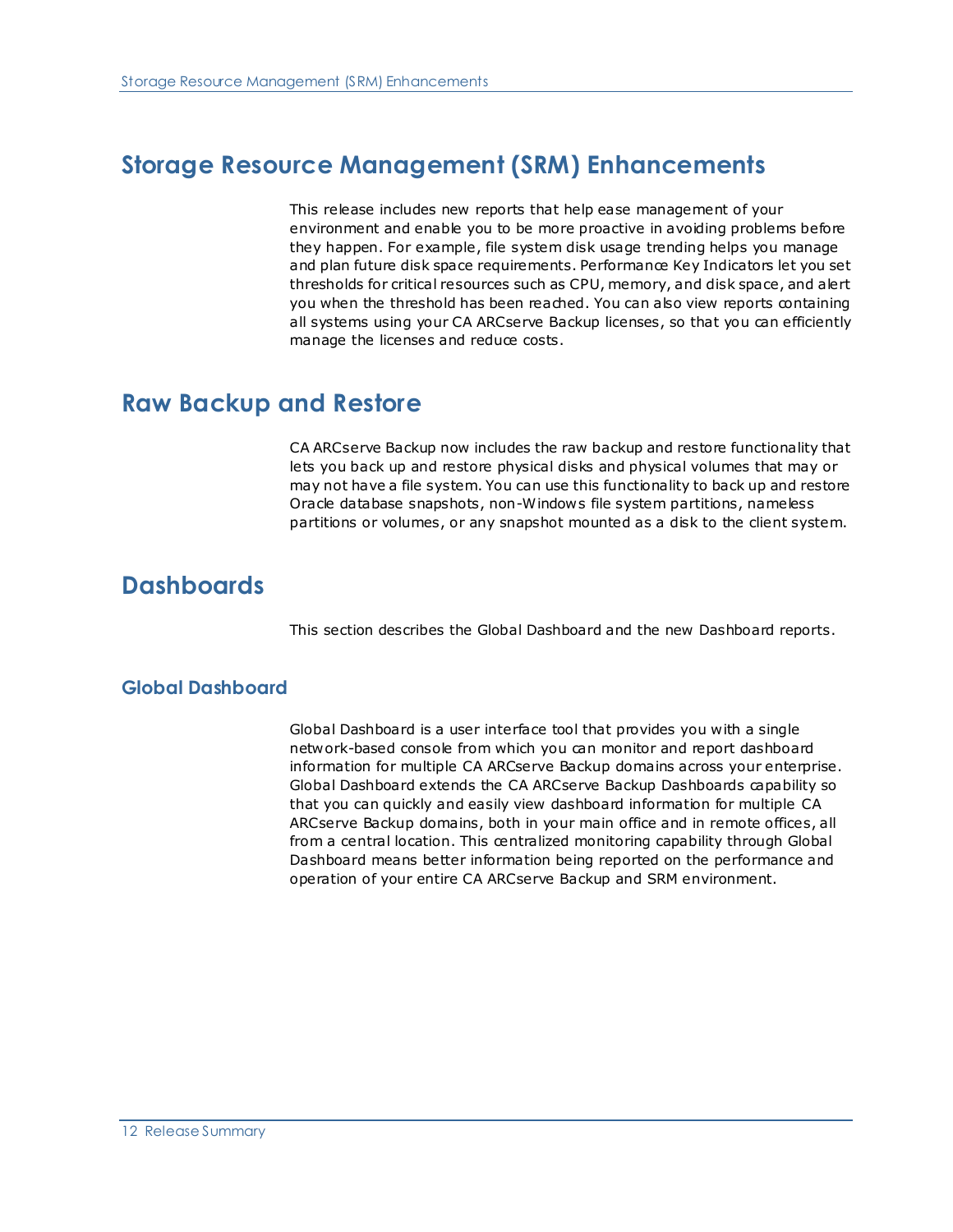#### **New Dashboard Reports**

CA ARCserve Backup Dashboard is a user interface tool that provides you with a snapshot overview of your backup infrastructure and your storage resource management (SRM) environment. This release includes the following new dashboard reports:

#### **Application Data Trend Report**

Is an SRM-type report that displays the data size in use for each type of application in a historical view and then projects the growth trend for these applications so that you can anticipate and prepare for future disk space requirements.

#### **Client Node Software Report**

Is an SRM-type report that displays the number of nodes that contain applications that can be protected by CA ARCserve Backup and the protection status.

#### **Top Nodes with Most Unchanged Files Report**

Is an SRM-type report that lists the top specified number of nodes with the largest unchanged file count or unchanged file size during the last specified number of days.

#### **Total Protection Size Report**

Displays the total size of data protected by CA ARCserve Backup within your backup domain and helps you perform capacity management and resource planning for your backup environment.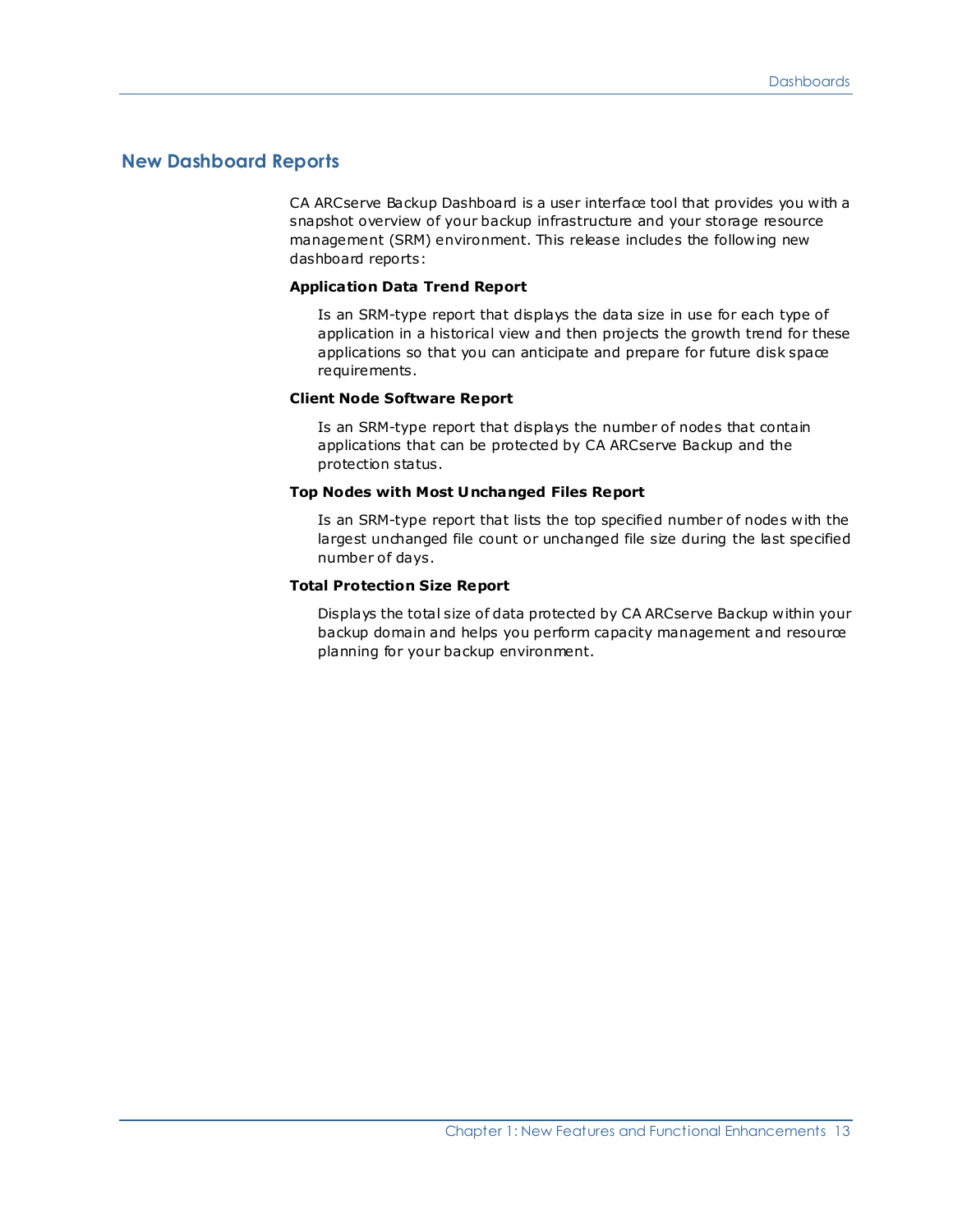#### **Utilization Reports**

This release includes the following new utilization reports:

#### **CPU Utilization Report**

Shows the percentage of CPU usage for the monitored servers during a specified time period, in graphical format.

#### **Disk Performance Report**

Shows the disk throughput (speed in KB/sec) for the monitored servers during a specified time period, in graphical format.

#### **Memory Utilization Report**

Shows the percentage of memory usage for the monitored servers during a specified time period, in graphical format.

#### **Network Utilization Report**

Shows the percentage of network (NIC) usage for the monitored servers during a specified time period, in graphical format.

#### **Volume Trend Report**

Is an SRM-type report that displays the data size in use for each volume in a historical view and then projects the growth trend for these volumes so that you can anticipate and prepare for future volume space requirements.

### <span id="page-13-0"></span>**Integrating CA ARCserve Patch Manager Capabilities with CA ARCserve Backup**

This release of CA ARCserve Backup has integrated the capabilities of CA ARCserve Backup Patch Manager (Patch Manager). Patch Manager helps you to easily find, download, and install new CA ARCserve Backup patches. You can use Patch Manager to provide a fast, easy, and reliable solution to keep your backup environment up-to-date with the latest patches. Patch Manager automates the patch management process and eliminates the need to manually install critical product updates. Patch Manager also helps to keep your backup environment protected from security vulnerabilities.

### <span id="page-13-1"></span>**Agent Support for IBM Informix 11.5**

CA ARCserve Backup Agent for IBM Informix now supports IBM Informix 11.5.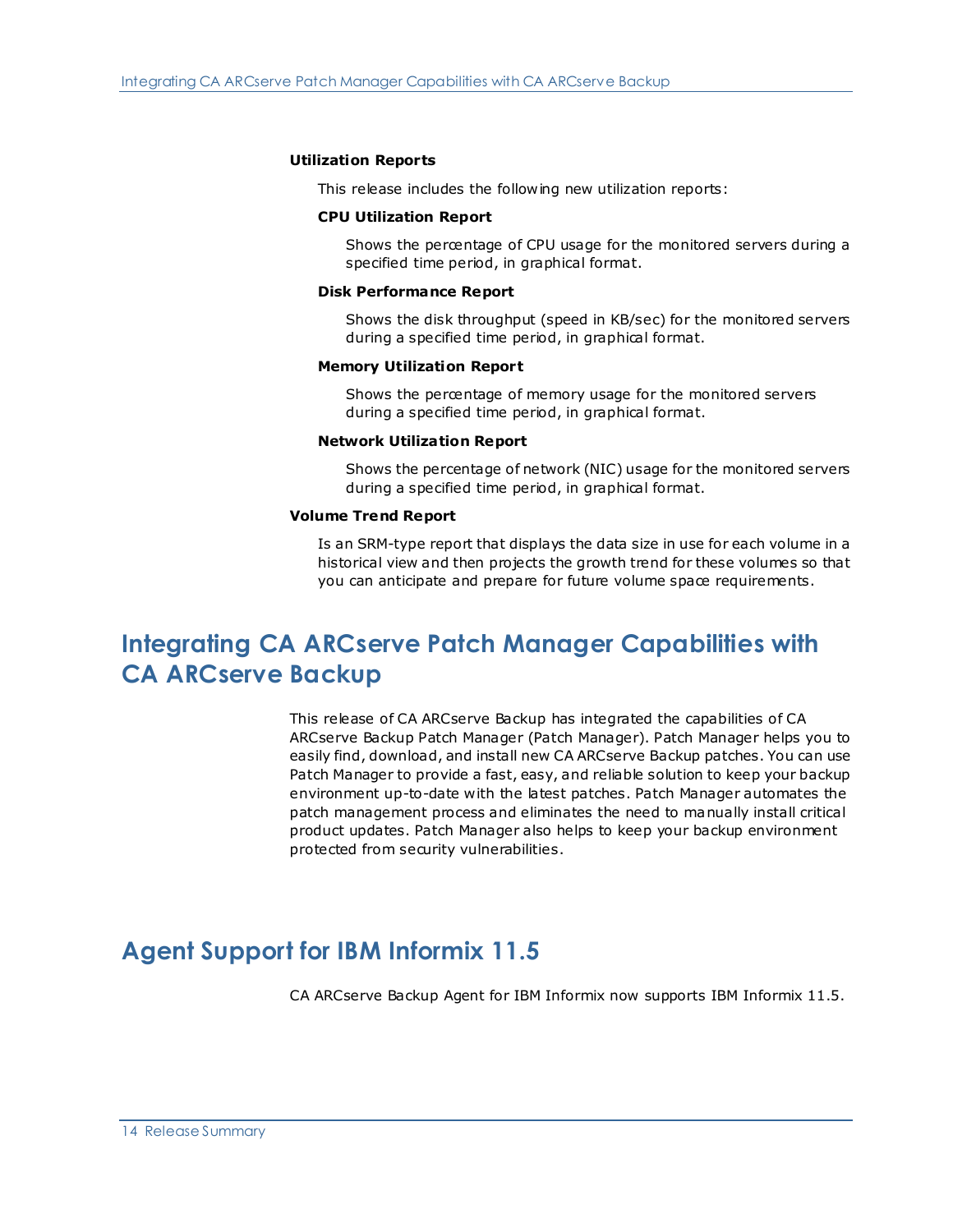### <span id="page-14-0"></span>**Agent Support for Lotus Domino Server 8.5**

CA ARCserve Backup Agent for Lotus Domino supports Lotus Domino® Server 8.5 and Lotus Domino® Server 8.5.1, including the Domino Attachment and Object Service (DAOS), which stores multiple copies of the same file attachments only once in a separate repository and retrieves them by reference.

### <span id="page-14-1"></span>**Agent Support for Microsoft SQL Server 2008**

CA ARCserve Backup Agent for Microsoft SQL Server now includes support for backup compression of Microsoft SQL Server 2008, Microsoft SQL Server 2008 R2, and later versions.

You can now enable the SQL Native Backup Compression in the Agent Option or Global Agent Options tab so that CA ARCserve Backup uses the SQL Server database backup compression settings, resulting in faster backup times and smaller sessions.

### <span id="page-14-2"></span>**Central Job Queue Management**

CA ARCserve Backup now lets you manage one or more CA ARCserve Backup domains using the Job Status Manager. Using the Job Status Manager, you can monitor and manage the job queues relating to all CA ARCserve Backup domains in your enterprise. You can view , add, and delete domains using the Job Status Manager.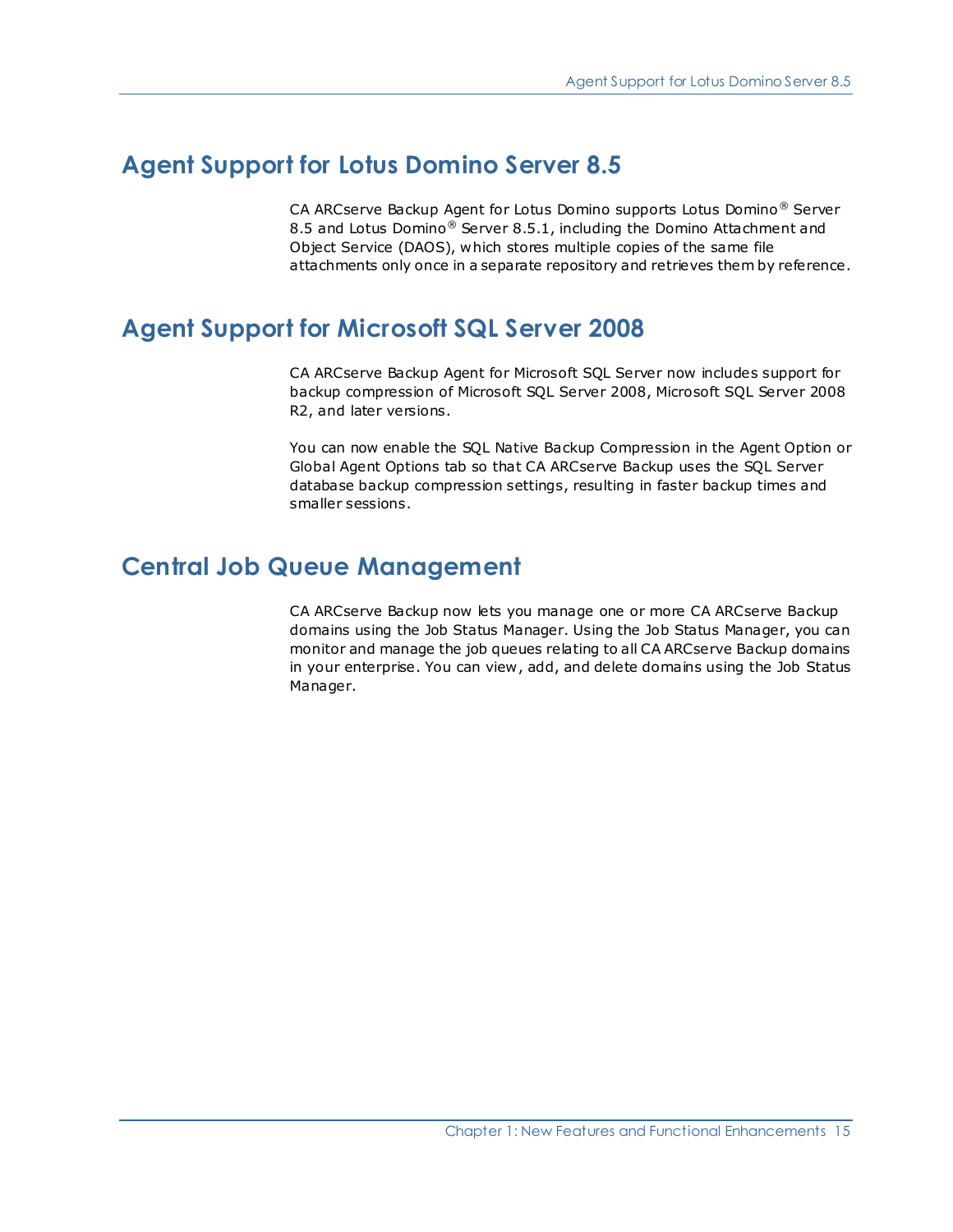### <span id="page-15-0"></span>**Centralized Licensing**

In this release, the licensing for the Agent for Open Files and the Agent for Lotus Domino is centralized, so that you can apply and manage all licenses for a specific environment from a single location, such as the CA ARCserve Backup primary server. Also, when you upgrade to this release, you must enter both the new upgrade key and the old license key for the agent on the primary server, or the stand-alone server.

If the Client Agent is installed on a virtual machine, the Client Agent for Windows or the Client Agent for Virtual Machines license can be applied for this node. When the Client Agent is installed on the virtual machine, the grace period is 61 days. However, if the Client Agent is installed on a physical machine, the grace period is 31 days.

The license for the Agent for Open Files has the same grace period as that of the Client Agent.

The VSS writer will display as being in the grace period even though CA ARCserve Backup Agent for Open Files is not installed or licensed.

### <span id="page-15-1"></span>**Enhanced CA Antivirus Maintenance**

The CA ARCserve Backup virus scan engine is now enhanced to use CA Antivirus 8.1 to protect your data.

**Note:** CA ARCserve Backup provides only the scanning and curing components. It does not provide a full installation of CA Antivirus.

### <span id="page-15-2"></span>**Enhanced Catalog DB**

The CA ARCserve Backup Catalog DB is now enhanced to reduce the size of the SQL database (especially for the 4GB limitation when SQL Express is the database) and also the time taken to browse after a successful backup.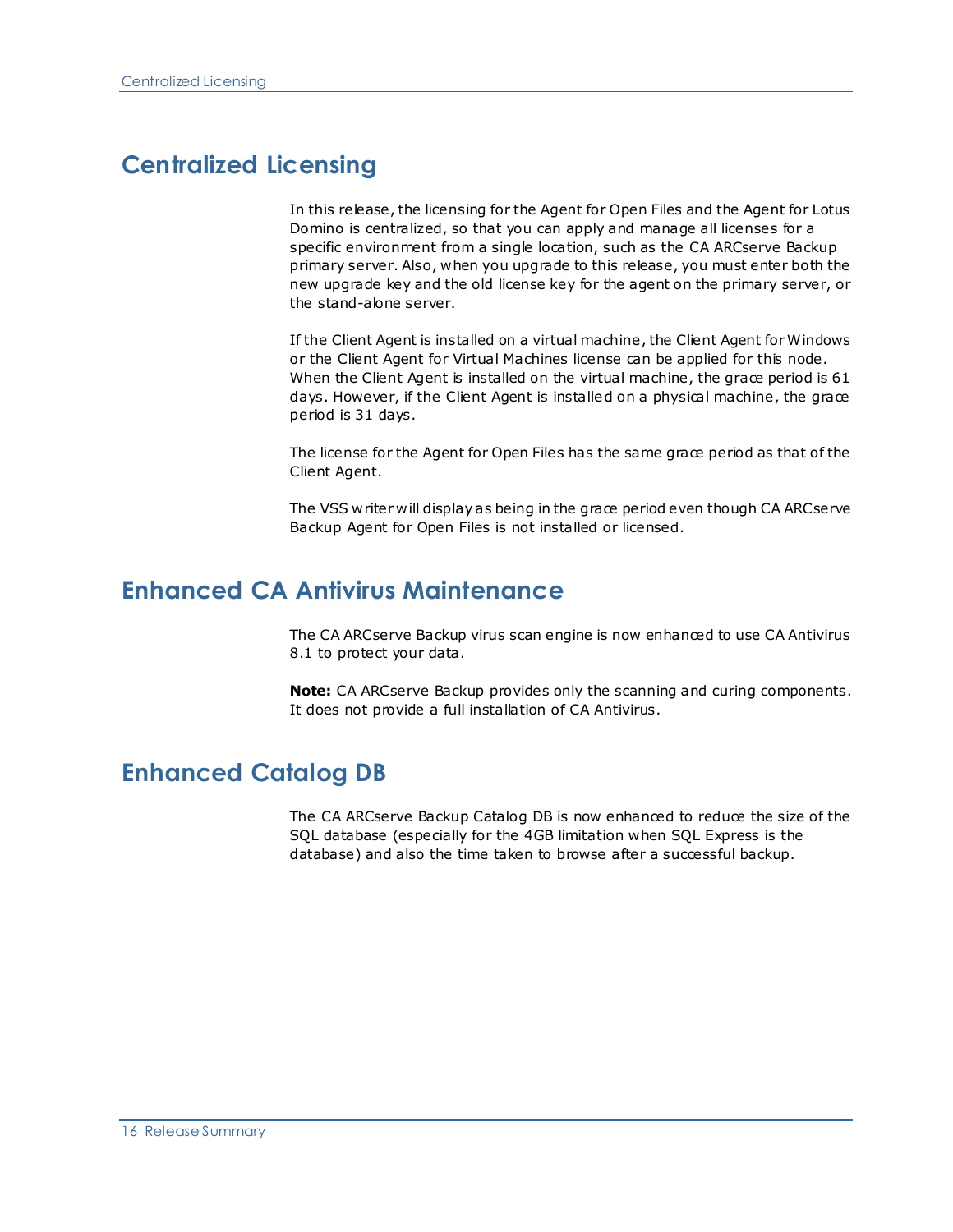### <span id="page-16-0"></span>**Deduplication Enhancements**

In this release, the deduplication feature has been enhanced as follows:

- CA ARCserve Backup supports global deduplication of Oracle RMAN backups.
- You can now create the deduplication device with data and index located on different hosts.
- Though CA ARCserve Backup always pre-allocates disk space in 1GB increments for the first full backup to help reduce fragmentation, the last 1 GB chunk of data is rounded down so that the data file occupies the actual compressed session size after the deduplication process is complete.

**Note:** The pre-allocation mechanism for consequent backups is unchanged.

### <span id="page-16-1"></span>**Global Scratch Set Enabled by Default**

In this release, the Use Global Scratch Set option in the Tape Engine General Options dialog is enabled by default so that job failures can be prevented when media pools run out of tapes.

### <span id="page-16-2"></span>**Infrastructure Visualization**

CA ARCserve Backup provides a visual representation of your CA ARCserve Backup environment, allowing you to quickly see backup status and explore how servers, nodes, and devices are related.

CA ARCserve Backup Infrastructure Visualization shows each CA ARCserve Backup server in a hierarchical form resembling an organization chart. You can view both the primary and member servers. The mini-map feature acts as a scaled-down version of the current view , allowing you to zoom, pan, and highlight portions of the visualization. You can customize the visualization by filtering by node or tier and by grouping elements. You can also print the contents of a view , with the output scaled to fit on a single physical page. Selecting a node permits you to access Dashboard reports. You can click a specific server or node to view the details and the most recent backup status.

A view always displays the most recent backup status and server, even if a node is backed up by several servers. Shared devices initially appear only under the primary server. When all other CA ARCserve Backup servers come on line, the devices are displayed in the SAN (Storage Area Network). The SAN devices are displayed with the SAN tag together with the device icon.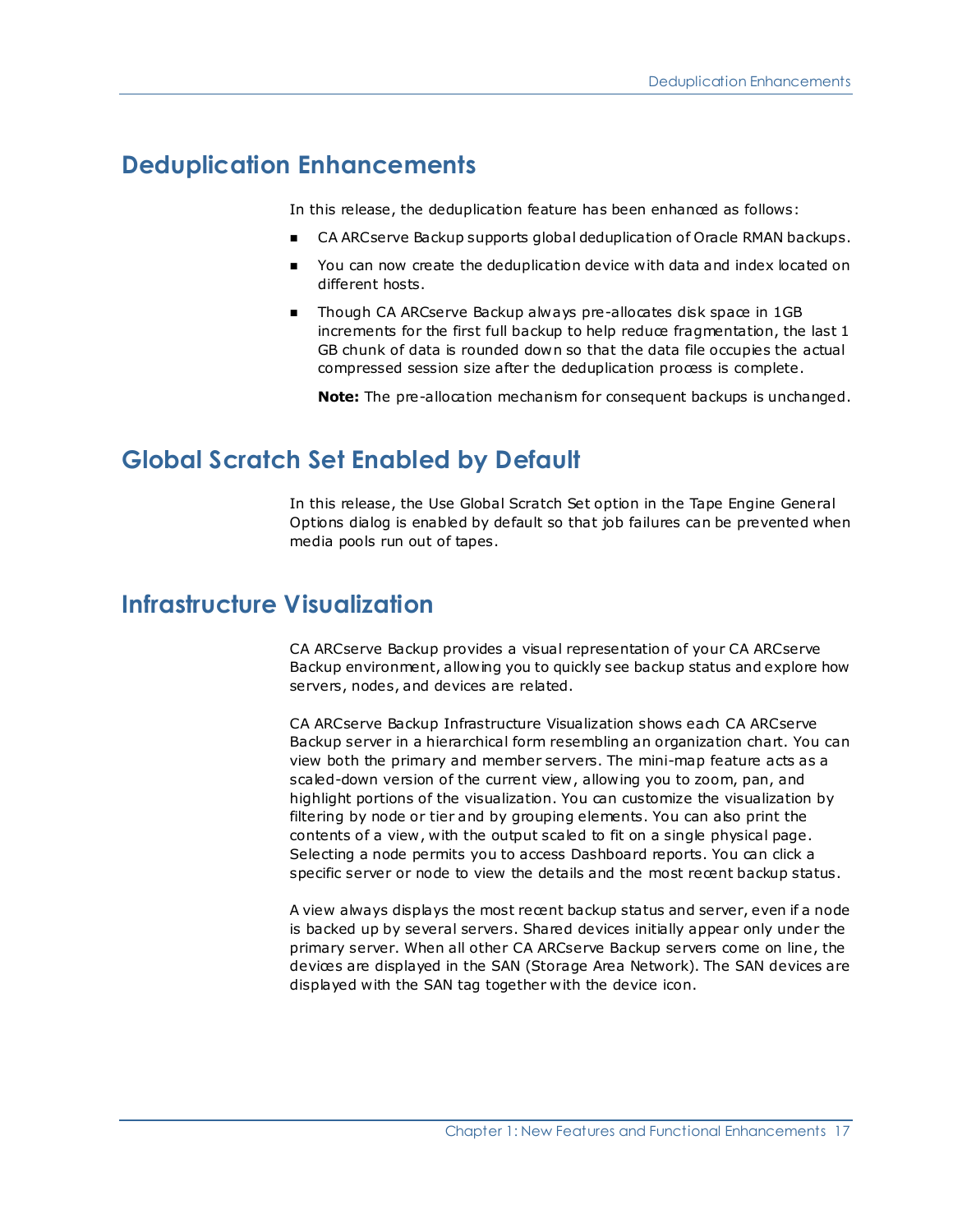### <span id="page-17-0"></span>**Integration with Secure Key Management**

To support the encryption key management capabilities of various device manufacturers, such as HP and Quantum, CA ARCserve Backup now integrates with Secure Key Manager (SKM) technology.

#### <span id="page-17-1"></span>**Makeup Jobs**

In this release, the makeup job is enhanced to protect the CA ARCserve database in a backup job. This means that if a backup job includes the CA ARCserve database, and the CA ARCserve database failed to get backed up, then a makeup job will be generated to include the CA ARCserve database in the backup job.

### <span id="page-17-2"></span>**NLO/VLO Support on x64 Platforms**

This release provides NLO/VLO support on x64 platforms, so that you can configure Virtual Library and StorageTek ACSLS on x64 platforms.

### <span id="page-17-3"></span>**Disaster Recovery Support from Physical Machine to Hyper-V Machine**

In this release, the Disaster Recovery Option supports recovering physical machine to Hyper-V VM. For more information, please download the latest version of the *Disaster Recovery Option Guide* from CA ARCserve Backup Support at

[https://support.ca.com/phpdocs/0/4536/support/arcserve\\_support.html.](https://support.ca.com/phpdocs/0/4536/support/arcserve_support.html)

### <span id="page-17-4"></span>**Recover the CA ARCserve Backup Database Using the CA ARCserve Database Recovery Wizard**

This release of CA ARCserve Backup includes the new CA ARCserve Database Recovery Wizard that lets you recover the CA ARCserve Backup database if it fails and was backed up by the CA ARCserve Backup domain that was using the database. The wizard is a self-protection utility that lets you recover the database from recent full, incremental, or differential backups; you can also recover the database from full backup sessions that are stored on devices connected to the backup server.

In addition, you can use the CA ARCserve Database Recovery Wizard to restore the CA ARCserve Backup database that was backed up using the backup server residing in the same domain.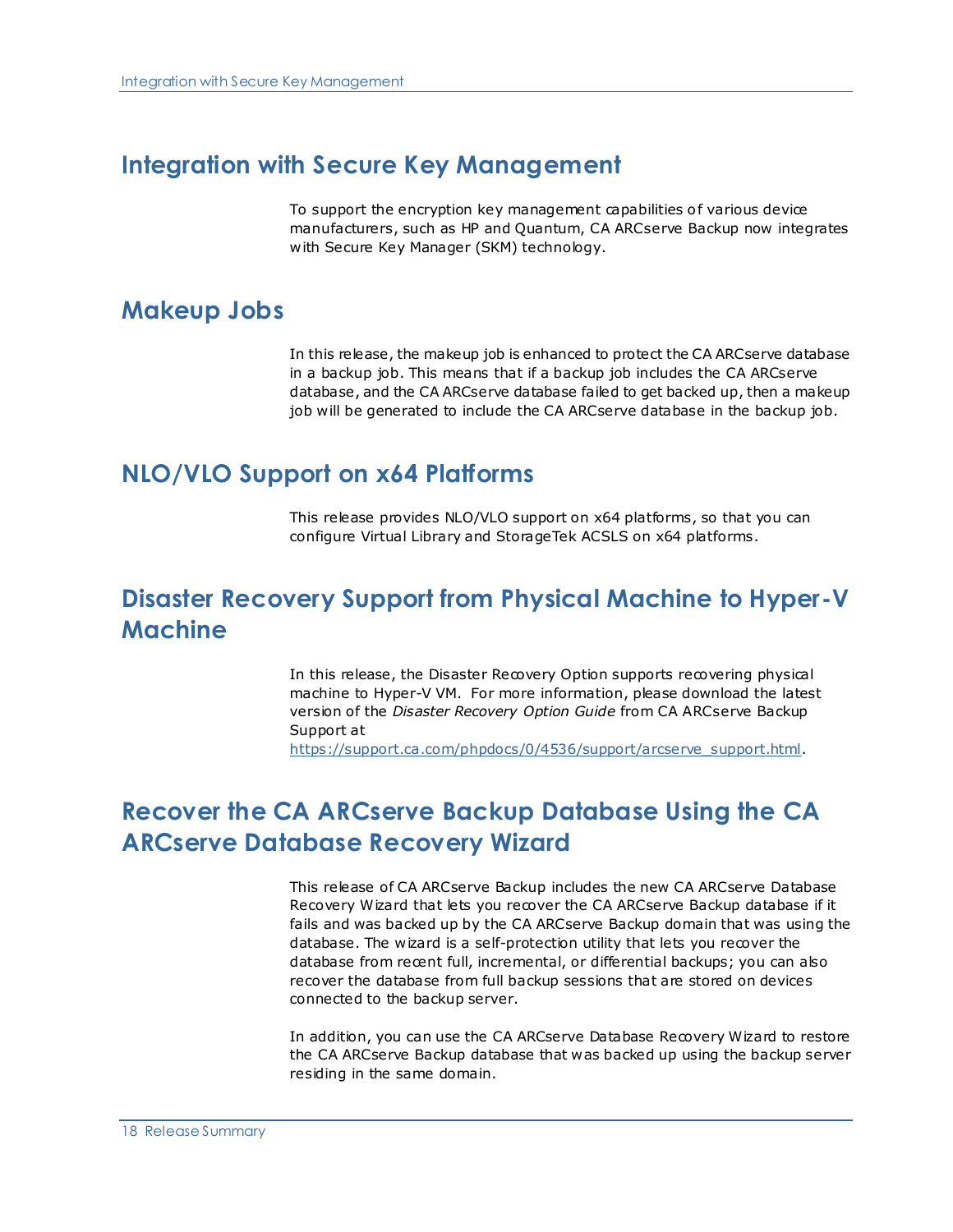### <span id="page-18-0"></span>**Microsoft SQL Server 2008 Express Edition as the Default CA ARCserve Backup Database**

In this release, Microsoft SQL Server 2008 Express Edition is the default CA ARCserve Backup database. You can deploy Microsoft SQL Server 2008 Express Edition on installations that consist of a stand-alone server, or installations that consist of a primary server and multiple member servers.

**Note:** Microsoft SQL Server 2005 Express Edition is no longer supported as the CA ARCserve Backup database in this release. Microsoft SQL Server 2008 Express Edition is installed when you upgrade from previous releases to this release.

### <span id="page-18-1"></span>**Weekly Migration Policy for Disk and Tape Staging Backups**

In this release, you can now specify copy (migration) policies for weekly full backup sessions, instead of the daily backup sessions, for both rotation jobs and GFS rotation jobs. For 7-day weekly full backups, CA ARCserve Backup migrates the Saturday (full) backup sessions. For 7-day weekly incremental/differential backup, full backup on Sunday backups, CA ARCserve Backup migrates the Sunday (full) backup sessions; for five day rotations, CA ARCserve Backup migrates the Friday (full) backup sessions.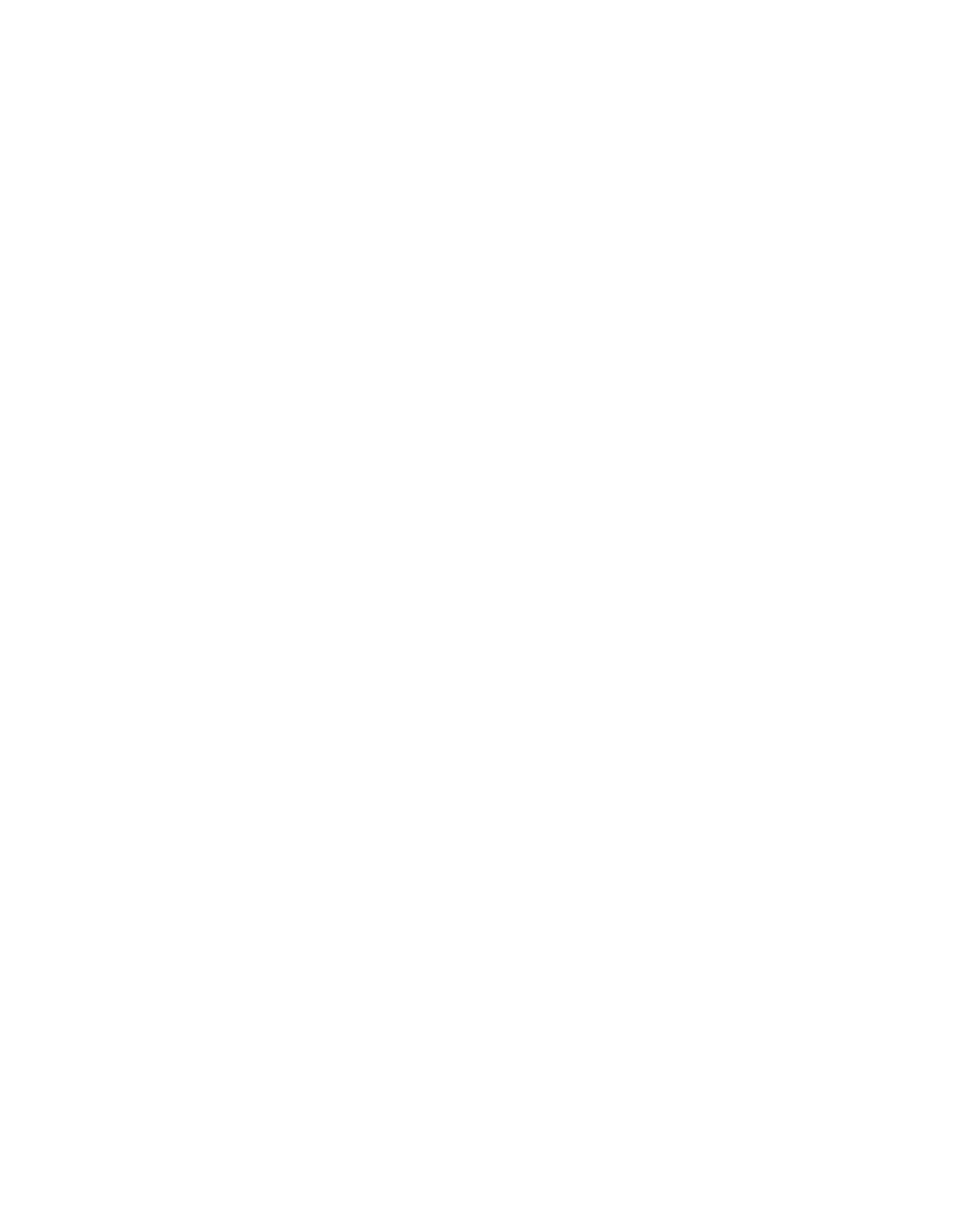## **Chapter 2: Usability Enhancements**

This chapter describes the usability enhancements made to the product such as changes to the user interface, changes to licensing, setup and deployment, and documentation changes. The chapter also includes a list of features removed from the product.

This section contains the following topics:

[CA ARCserve Backup Manager Enhancements](#page-20-0) (see page [21\)](#page-20-0) [Diagnostic Enhancements](#page-23-0) (see page [24\)](#page-23-0) [Integration with CA ARCserve D2D](#page-23-1) (see pag[e 24\)](#page-23-1) [Licensing](#page-24-0) (see page [25\)](#page-24-0) [Setup and Deployment](#page-25-0) (see page [26\)](#page-25-0) [Static Backup](#page-25-1) (see page [26\)](#page-25-1) [Documentation Changes](#page-25-2) (see page [26\)](#page-25-2)

### <span id="page-20-0"></span>**CA ARCserve Backup Manager Enhancements**

This release includes enhancements to the Manager Console that simplify tasks such as finding the right machine to select a backup source, configuring backup jobs for submission, and configuring devices. The enhancements to the Manager are as follows:

- Central Agent Administration
- Database Paths
- Disk-based Device Configuration
- Exclude Items from Dynamically Packaged Jobs
- Group View
- Wizard-like Backup Manager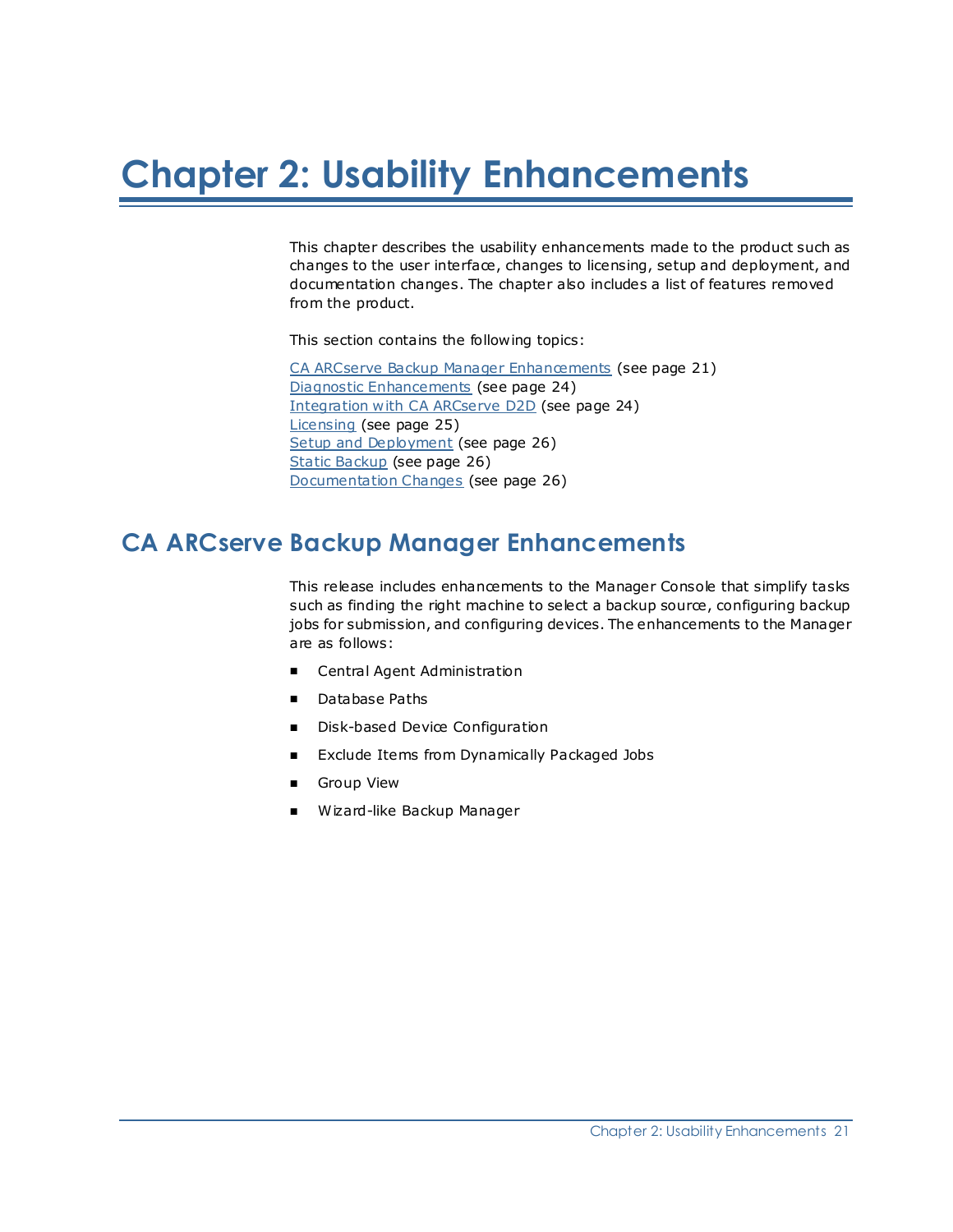#### **Central Agent Administration**

CA ARCserve Backup now includes a utility called the Central Agent Admin that lets you manage all agents from a central location. The Central Agent Admin manages the agent machine, and lets you view and delete agent logs and event logs, set debug level registry entries for one or more agents, and configure agent options (applies to the Client Agent and Agent for SQL Server only). Using the Central Agent Admin, you can also perform basic node management tasks often performed using the Backup Manager. You can add or modify node security information, and add, modify, or delete agents without opening the Backup Manager. You can also perform Node Tier configuration and Agent Deployment from the Central Agent Admin.

**Note:** The Central Agent Admin currently supports the Client Agent, the Agent for Open Files, the Agent for Microsoft SQL Server, the Agent for Microsoft Exchange Server, the Agent for Microsoft SharePoint Server, and the Agent for Oracle.

#### **Database Paths**

CA ARCserve Backup now supports case-sensitive paths for UNIX and Linux systems, and Oracle databases (applies to RMAN mode only) in the directory trees of CA ARCserve Backup managers such as the Backup Manager, Restore Manager, Device Manager, and so on. In addition, CA ARCserve Backup now supports installation on a Microsoft SQL Server instance with case-sensitive collation.

#### **Disk-Based Device Configuration**

This release of CA ARCserve Backup includes consolidated disk-based device configuration screens. You can add file system or deduplication devices from the same screen by clicking the appropriate type in the list and then clicking Add. You can also configure device groups from a single screen by clicking the appropriate group type. For example, clicking FSD Group displays a list of all file system devices in the group. You can assign or remove devices from a group, or rename and delete groups.

Finally, the Disk-based Group Property Configuration screen permits you to set the properties of a group by first selecting the appropriate group type from the list. You can now switch creation of one device type to another without having to exit a screen.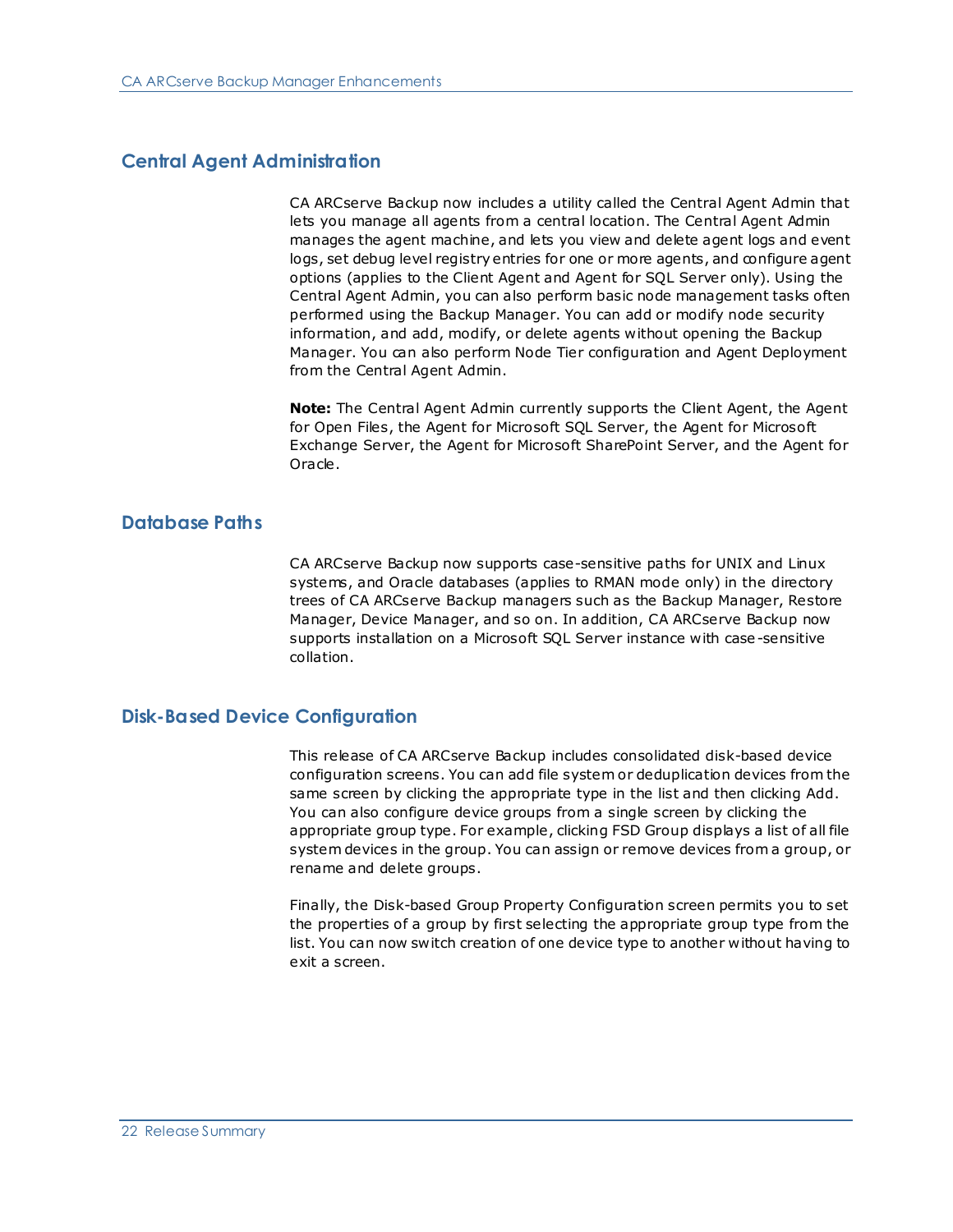#### **Exclude Items from Dynamically Packaged Jobs**

When you package a backup job dynamically, you can exclude nodes or disks that you do not want to back up. For example, if you choose to dynamically back up a customized source group, where a server is part of another customized source group, then you can exclude the server from being backed up from one of the customized source groups.

#### **Group View**

Group View simplifies the way you find a backup source. You can now browse for backup sources in the following ways:

#### **Application Groups**

Categorize and browse machines based on the type of the CA ARCserve Backup agent.

#### **Customized Groups**

Configure customized groups and then add machines to those groups based on criteria you determine. You can also change the name of a customized group, delete a customized group, and change the servers in the group, as needed.

#### **Filters**

Search for source machines by server names, by agent type, and by subnet. For node filters, you can search by node name pattern or by node subnet pattern.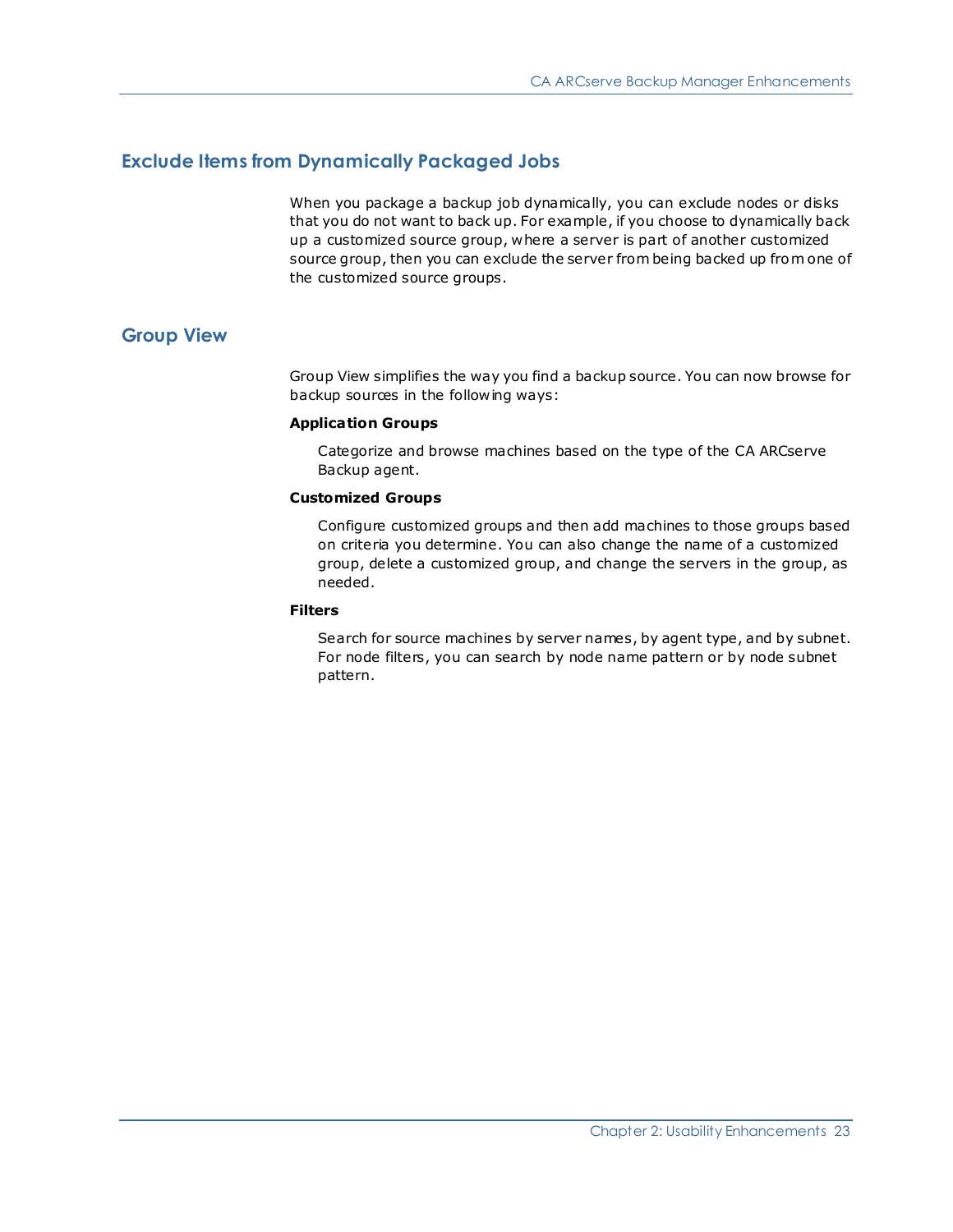#### **Wizard-Like Backup Manager**

CA ARCserve Backup now includes an enhanced Backup Manager with clearly indicated tabs that take you through the process of configuring a backup job.

If you are performing a normal, deduplication, or UNIX/Linux Data Mover backup, with staging enabled, then two additional tabs, Staging Location and Migration Policy, display in the Backup Manager.

#### **Staging Location**

Select an interim device, usually a disk.

#### **Migration Policy**

Specify the copy policy if you are performing a normal backup or the copy and purge policies for the staging device if you are performing a deduplication backup.

The Backup Manager now includes a new backup type for the UNIX and Linux Data Mover in the Start tab. This backup option provides the capability to consolidate multiple data movers into a single backup job as long as they share a single library.

### <span id="page-23-0"></span>**Diagnostic Enhancements**

This release includes the following enhancements to the Diagnostic Utility:

- Collect all LOG files as Product Logs under the Log folder. The Log folder is at the install path of CA ARCserve Backup.
- Generate a new arcsysinfo.log as Product Log on primary server.
- Collect and show primary server information that includes details about whether the database is DB SQL or SQLE, local or remote, whether it uses ODBC or RPC connections, member servers number, and so on.
- Collect and show tape library and tape drive information, deduplication and FSD devices, and staging group and deduplication group.

### <span id="page-23-1"></span>**Integration with CA ARCserve D2D**

In this release, you can use the CA ARCserve Backup Manager to launch the CA ARCserve D2D user interface either locally or on a remote machine. CA ARCserve Backup also supports application-consistent backups of CA ARCserve D2D backups to tape or disk.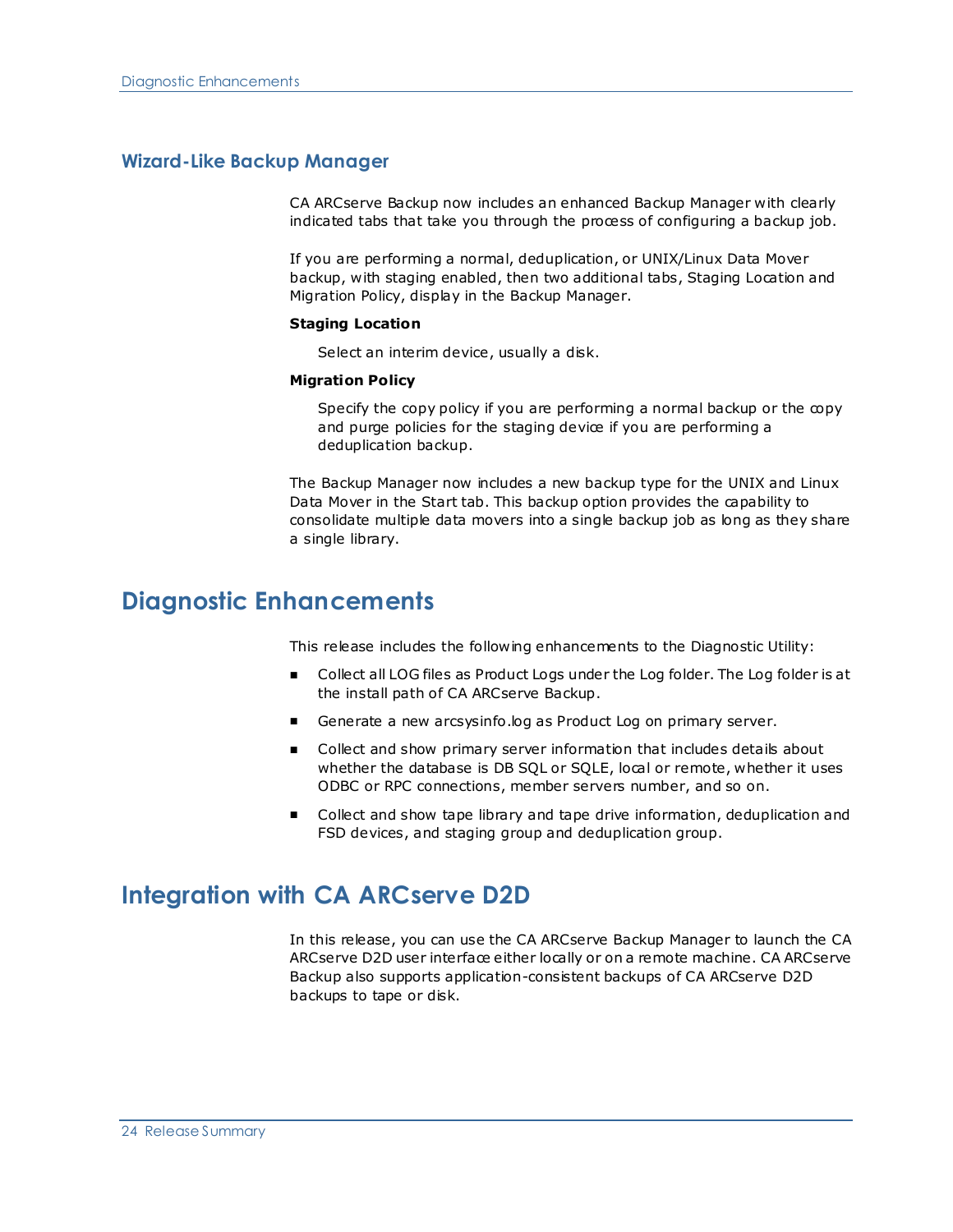### <span id="page-24-0"></span>**Licensing**

In CA ARCserve Backup, the licensing scheme for the Agent for Open Files and the Agent for Lotus Domino is enhanced so that you can apply and manage the agent licenses for a specific environment from a single location such as the CA ARCserve Backup primary server. The CA ARCserve Backup UNIX and Linux Data Mover will also be licensed on the CA ARCserve Backup primary server.

The Global Dashboard is licensed separately and does not required the Enterprise Module license.

To perform raw backups and restores of physical disks and volumes, you must license the CA ARCserve Backup Enterprise Module.

You can now use the new Total Protection Size dashboard report to perform capacity management and resource planning for your backup environment with capacity-based license model.

In this release, the components such as Encryption, Multiplexing, Password Management, and User Profiles that were part of the Enterprise Module in the previous releases, are now available free with the base product. In addition, you can perform Disk Staging and Tape Staging backups with *up to two streams of data* using the base product, without the Enterprise Module license.

Also, the following suites are now renamed as modules:

■ CA ARCserve Backup r15.0 File Server Suite *is renamed as* **CA ARCserve Backup r15.0 for Windows Essentials Module**

**Note**: File Server Suite (Base) and File Server Suite (Client) which existed in previous releases are now consolidated into a single Windows Essentials Module.

- CA ARCserve Backup r15.0 File Server Suite for Virtual Machines *is renamed as* **CA ARCserve Backup r15.0 Guest Based Virtual Machines Agent Bundle**
- CA ARCserve Backup r15.0 Email Server Suite *is renamed as* CA ARCserve **Backup r15.0 for Windows Advanced Module**
- CA ARCserve Backup r15.0 Database Server Suite *is renamed as* **CA ARCserve Backup r15.0 for Windows Standard Module**
- CA ARCserve Backup r15.0 Application Server Suite *is renamed as* **CA ARCserve Backup r15.0 for Windows Enterprise Plus Module**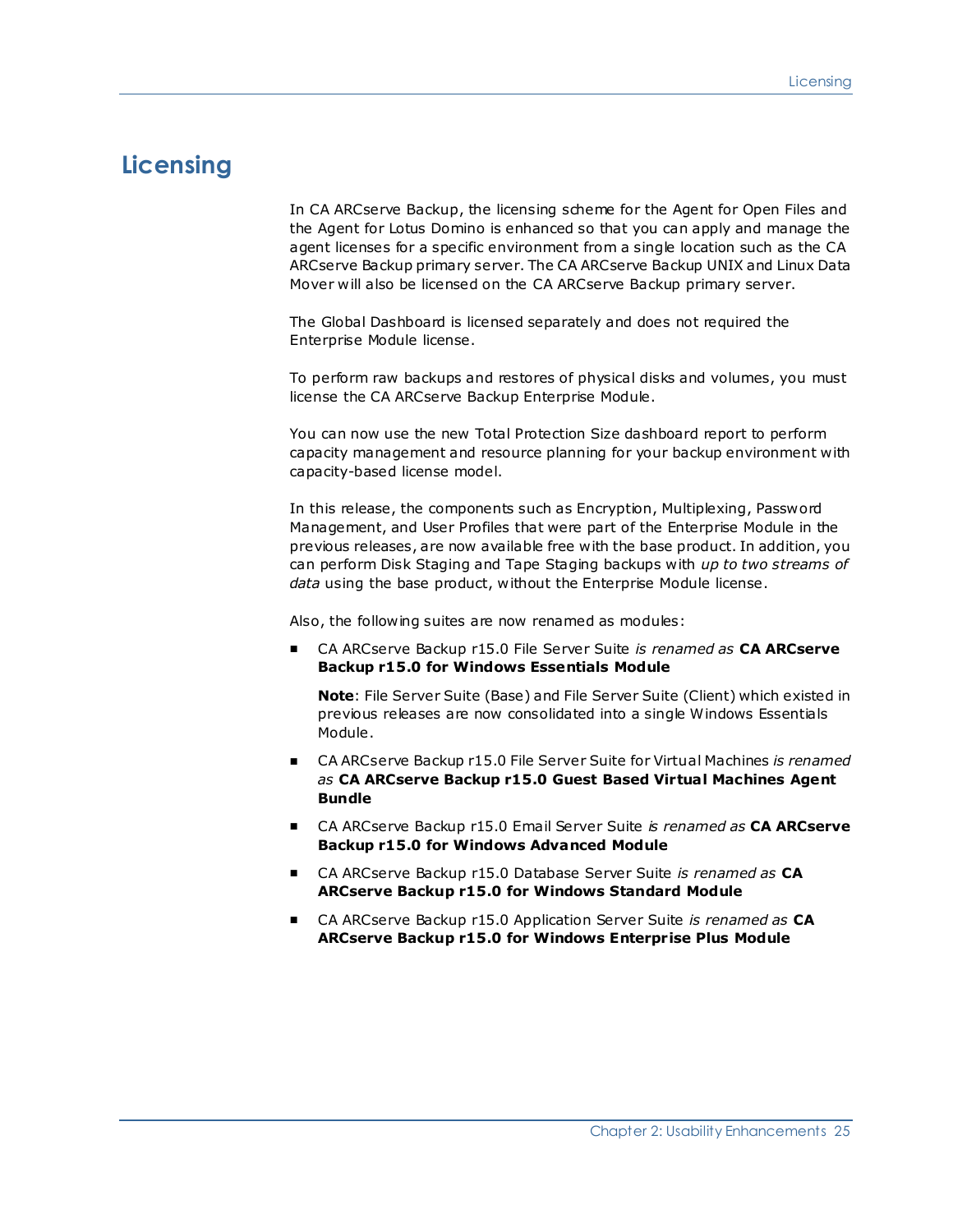### <span id="page-25-0"></span>**Setup and Deployment**

The enhancements to the CA ARCserve Backup setup and deployment are as follows:

- The Global Dashboard will now be enabled when you choose to install the CA ARCserve console. If the server is either primary or standalone, the CA ARCserve Backup installation process will automatically launch the Global Dashboard configuration utility at the end of the installation.
- The Agent Deployment Tool now includes upgrade and new installation support for the Agent for Microsoft Exchange Server in the Automatic Upgrade and Custom Installation modes, respectively.
- All agents will now include the CA Discovery Service on installation.
- The Add/Remove Programs application in the Windows Control Panel now shows a single entry for uninstalling CA ARCserve Backup. When you choose to uninstall CA ARCserve Backup, the applications displays a single Uninstall Components dialog where you can select multiple components for uninstallation. To ensure that CA ARCserve Backup is completely uninstalled from your system, you must uninstall all CA ARCserve Backup components that appear in the Uninstall Components dialog. For example, you must uninstall CA ARCserve Backup Client Agent for Windows, CA ARCserve Backup Agent for Microsoft SQL Server, CA ARCserve Backup Diagnostic Utilities, and so on.

### <span id="page-25-1"></span>**Static Backup**

CA ARCserve Backup now lets you perform a static backup so that you can back up only those servers, nodes, and volumes in a source group or a server that you selected at the time of creating the job. Any additions of a server to a source group, or a node or volume to a server after creating a static backup job, are ignored when you run the job.

### <span id="page-25-2"></span>**Documentation Changes**

The documentation set for this release includes the following new guides:

#### **UNIX and Linux Data Mover Guide**

Describes how you can protect UNIX and Linux file system data and Oracle data using the CA ARCserve Backup UNIX and Linux Data Mover. This guide describes the architecture and installation of the UNIX and Linux Data Mover.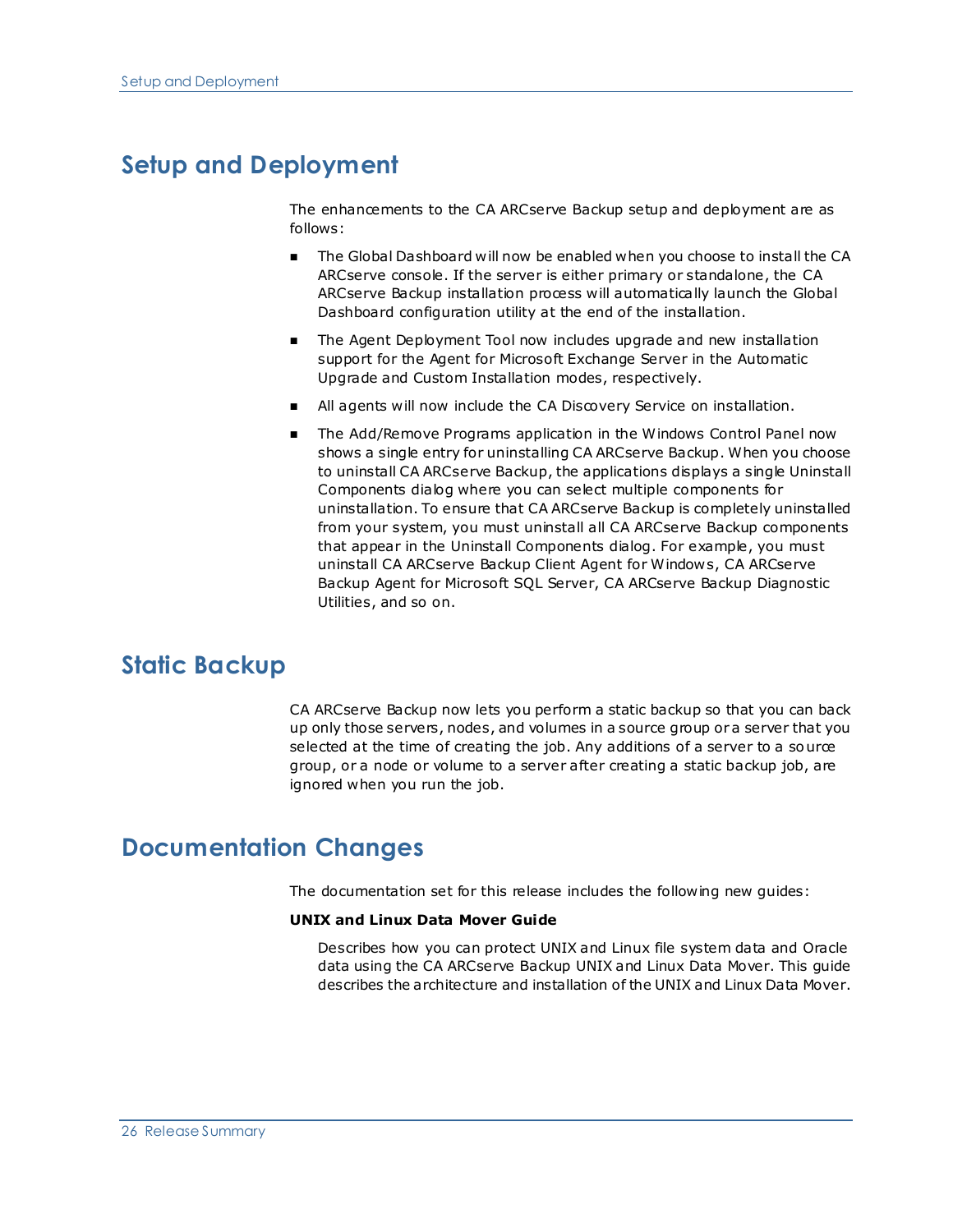## **Chapter 3: Resolved User Requests**

This section lists the enhancement requests or issues addressed in this release.

This section contains the following topics:

[CA ARCserve Backup Installation Support on Read-Only Domain Controllers](#page-26-0) (see page [27\)](#page-26-0) [Compare Media Operation](#page-26-1) (see page [27\)](#page-26-1) [Import Tapes from Mail Slots](#page-26-2) (see page [27\)](#page-26-2)

### <span id="page-26-0"></span>**CA ARCserve Backup Installation Support on Read-Only Domain Controllers**

In a read-only domain controller, you can now install CA ARCserve Backup as primary server or stand-alone server, and use a remote CA ARCserve database.

### <span id="page-26-1"></span>**Compare Media Operation**

The Compare Media Operation now includes a new option Preserve File Access Time so that you are able to preserve the original file access time and ensure that it is not updated or changed when you run the Compare job.

### <span id="page-26-2"></span>**Import Tapes from Mail Slots**

The ca\_devmgr command line utility provides you with a new *-importall* argument that lets you import tapes found in the library's mail slots into the first available storage slots in the specified library. You can use this command when you want to import tapes from the mail slot, but do not need the tapes to go to any specific storage slots.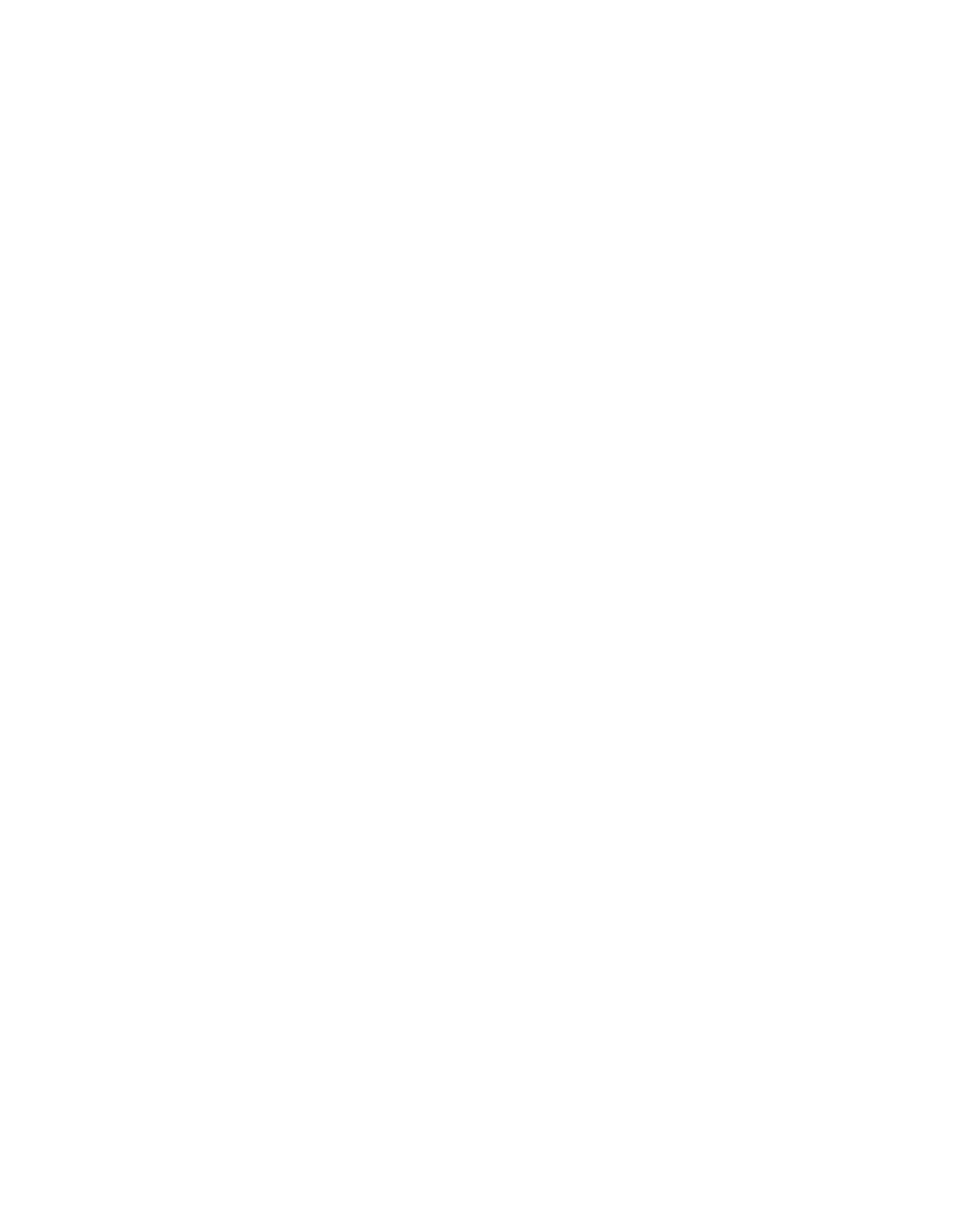## **Chapter 4: Features Not Supported**

This section contains the following topics:

[Features Not Supported in this Release](#page-28-0) (see page [29\)](#page-28-0)

### <span id="page-28-0"></span>**Features Not Supported in this Release**

The following features are not supported in this release:

#### **Agent for Microsoft SharePoint 2003**

This release does not support the Agent for Microsoft SharePoint 2003. When you upgrade to this release, setup prompts you to confirm whether you want to uninstall the Agent for Microsoft SharePoint 2003.

#### **Agent for Oracle**

This release does not support the Agent for Oracle on Solaris 9 x86 systems.

#### **CA ARCserve Backup Database**

This release does not support SQL 7, SQL 2005 Express Edition, and SQL 2000 MSDE (Microsoft Desktop Engine) as the CA ARCserve Backup database.

#### **Integration with BrightStor ARCserve Backup for Laptops & Desktops**

In this release, CA ARCserve Backup does not integrate with BrightStor ARCserve Backup for Laptops & Desktops. All jobs comprised of laptop and desktop source data will be skipped.

#### **Backup and Restore Wizards**

This release does not include the Backup Wizard and the Restore Wizard. The Backup Manager has been enhanced to include wizard-like functionality.

#### **Capacity-based Licensing Utility**

This release does not include the Capacity-based Licensing utility. The Total Protection Size dashboard report now replaces this utility.

#### **IBM Informix Dynamic Server**

In this release, CA ARCserve Backup does not support IBM Informix Dynamic Server 9.4.

#### **Installation using Unicenter Software Delivery**

You cannot install the CA ARCserve Backup server component and options using Unicenter Software Delivery. You can, however, install CA ARCserve Backup agents using Unicenter Software Delivery.